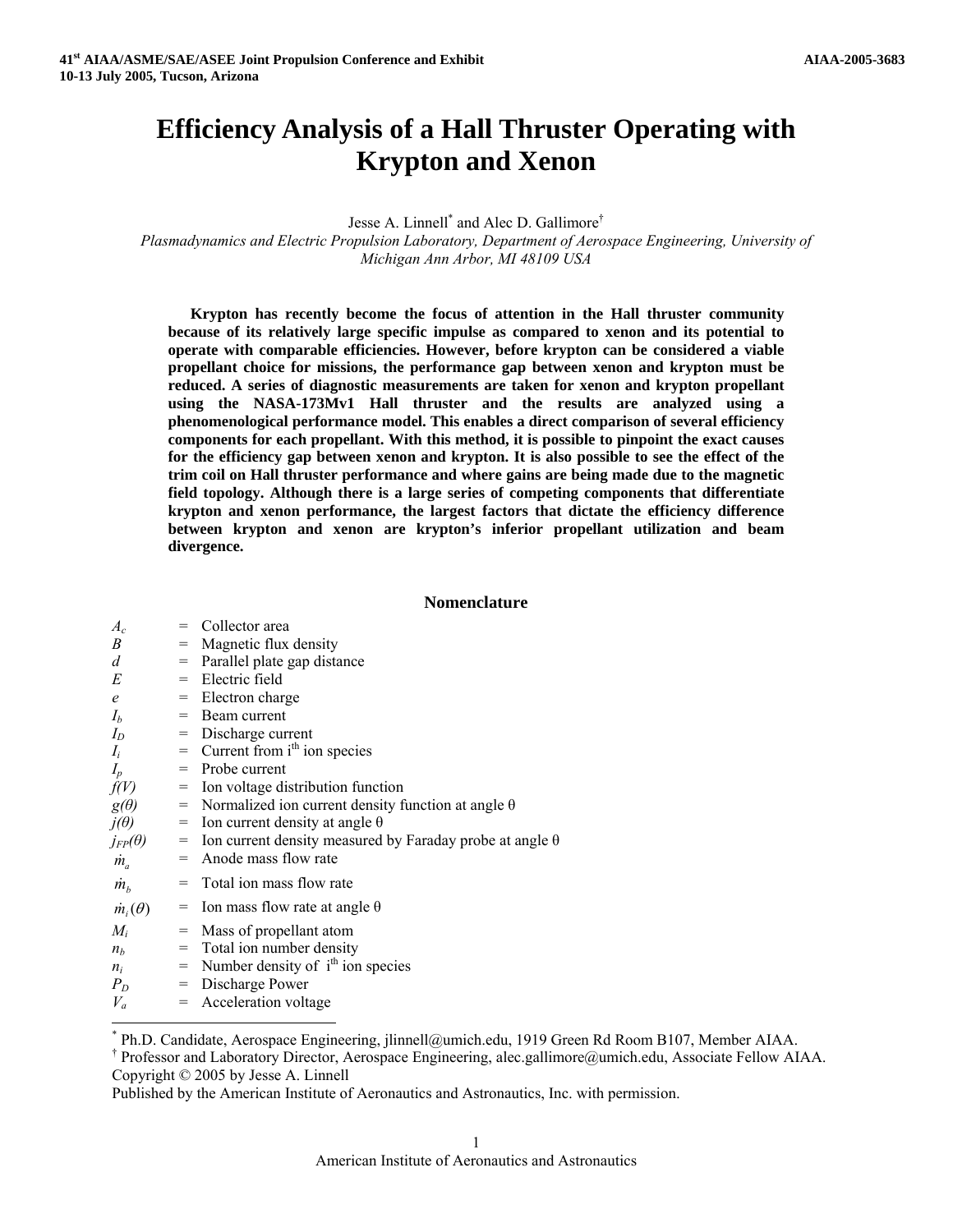| $v_a$                | $=$ | Ion velocity                                                  |
|----------------------|-----|---------------------------------------------------------------|
| $V_{\mathit{a,eff}}$ | $=$ | Effective acceleration voltage                                |
| $V_{a,i}$            | $=$ | Acceleration voltage of i <sup>th</sup> species               |
| $v_{a,i}$            |     | $=$ Velocity of $ith$ ion species                             |
| $v_{coll}$           | $=$ | Collected ion velocity                                        |
| $V_D$                | $=$ | Discharge voltage                                             |
| $V_I$                | $=$ | Loss voltage                                                  |
| $V_{mp}$             | =   | Most probable voltage                                         |
| $V_p$                | =   | Plasma potential                                              |
| $V_{probe}$          | =   | Probe voltage                                                 |
| $V_z$                | $=$ | Axial acceleration voltage                                    |
| $V_{z,i}$            | $=$ | Axial acceleration voltage of the i <sup>th</sup> ion species |
| $v_{z,i}$            | =   | Axial velocity of i <sup>th</sup> ion species                 |
| $Z_i$                | $=$ | Charge state of i <sup>th</sup> ion species                   |
| $\overline{z}$       | $=$ | Distance from thruster                                        |
| $\Gamma_i$           | $=$ | Ion mass flux                                                 |
| $\gamma_i$           | =   | Secondary electron yield for i <sup>th</sup> ion species      |
| $\zeta_i$            | $=$ | Species fraction of i <sup>th</sup> ion species               |
| $\eta_a$             | $=$ | Anode efficiency                                              |
| $\eta_{acc}$         | =   | Acceleration efficiency                                       |
| $\eta_b$             | $=$ | Current utilization efficiency                                |
| $\eta_c$             | $=$ | Cathode efficiency                                            |
| $\eta_d$             | $=$ | Dispersion efficiency                                         |
| $\eta_{div}$         | $=$ | Beam divergence efficiency                                    |
| $\eta_p$             | =   | Propellant utilization efficiency                             |
| $\eta_{Mag}$         | =   | Electromagnetic coil efficiency                               |
| $\eta_q$             | =   | Charge utilization efficiency                                 |
| $\eta_T$             | $=$ | Total Hall thruster efficiency                                |
| $\eta_v$             | =   | Voltage utilization efficiency                                |
| $\theta$             | $=$ | Angular position off centerline                               |
| $\sigma_{CEX}$       | $=$ | CEX collision cross section                                   |
| τ                    | $=$ | Thrust                                                        |
| $\Omega_i$           | $=$ | Current fraction of i <sup>th</sup> ion species               |

# **I. Introduction**

HALL thrusters<sup>1,2</sup> are space propulsion devices that use crossed electric and magnetic fields to ionize and accelerate propellant atoms to high exhaust velocities. The electric field is established by an electron current accelerate propellant atoms to high exhaust velocities. The electric field is established by an electron current that crosses and is concurrently impeded by an applied magnetic field. The magnetic and electric fields cause the electrons to follow a closed drift path and for this reason Hall thrusters are often referred to as closed drift thrusters. Generally, noble gases of high atomic weight are used as propellant, with xenon being the most common choice.

Due to the relative high price and scarcity of xenon and the superior specific impulse of krypton, krypton has recently sparked interest in the electric propulsion community. The higher specific impulse could extend Hall thruster use to a larger range of mission applications. Although previous studies<sup>3-7</sup> report krypton to have an inferior performance as compared to xenon, results using the NASA-457M<sup>8,9</sup> indicate that krypton can be operated at efficiencies comparable to xenon. Before krypton can become a legitimate option for space propulsion, the reasons for the krypton efficiency gap must be studied and addressed. This is the motivation for the detailed efficiency study presented in this paper.

This paper presents a series of experimental results using the NASA-173Mv1 Hall thruster. The diagnostics used include a retarding potential analyzer (RPA), ExB probe, cylindrical Langmuir probe, and Faraday probe. These measurements are then applied to a performance model presented by Hofer<sup>10</sup> to isolate the efficiency differences between krypton and xenon. The efficiency analysis separates the anode efficiency into separate components, which allows one to evaluate the specific performance differences between krypton and xenon, which helps to define a direction for improving krypton efficiency in future thrusters.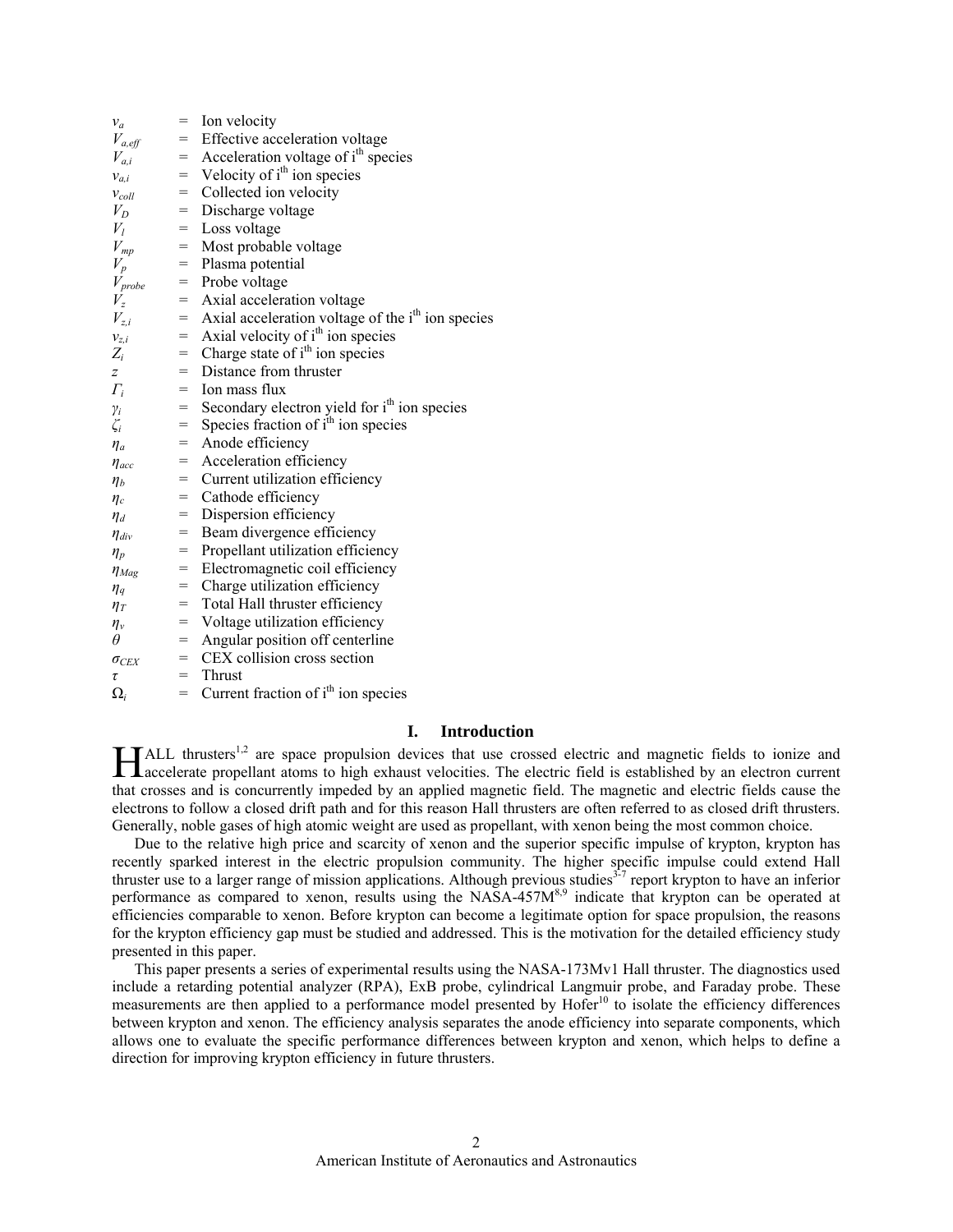# **II. Experimental Apparatus and Techniques**

#### **A. Facility**

The measurements reported in this paper were conducted in the Large Vacuum Test Facility (LVTF) at the University of Michigan's Plasmadynamics and Electric Propulsion Laboratory (PEPL). The LVTF is a cylindrical stainless-steel tank that is 9 m long and 6 m in diameter. The vacuum chamber is evacuated using 7 CVI model TM-1200 internal cryopumps. The pumps are capable of pumping 240,000 l/s of xenon and 252,000 l/s of krypton. The pressure is monitored by using two hot-cathode ionization gauges. The vacuum chamber operates at a base pressure of  $1.5\times10^{-7}$  Torr and approximately  $3.2\times10^{-6}$  Torr (corrected<sup>11</sup>) during both the krypton and xenon thruster operation points.

High-purity research grade xenon and krypton are used as propellants for the following measurements. The purity level of xenon and krypton are 99.9995% and 99.999%, respectively. The propellants are supplied through propellant feel lines using 20 and 200 sccm mass flow controllers for the cathode and anode, respectively. The mass flow controllers are calibrated using a constant volume method. The compressibility correction factor for xenon and krypton are calculated using the van der Waals Equation<sup>12</sup> and the Virial Equation.<sup>13</sup> Error in the mass flow controllers is approximately  $\pm 1\%$  of full scale.

## **B. Thruster**

The NASA-173Mv1 Hall effect thruster (Fig.  $1)^{10,14}$  is used in the following experiment. In addition to the standard inner and outer magnetic coils, the NASA-173Mv1 uses a trim coil to create a highly adaptable magnetic field topology. The added magnetic field control offered by the trim coil is found to improve thruster efficiency through "plasma lens" focusing and a magnetic mirroring effect that focus the electrons and ions toward the center of the discharge channel. This topology has been shown to improve thruster efficiency by improving beam focusing and the electron dynamics.<sup>10</sup>

A Busek BHC-50-3UM cathode is used for this experiment. For all of the thruster operation points, the cathode flow rate is equal to 10% of the anode flow rate with a minimum flow rate of 0.93 sccm. The cathode axial centerline is mounted 30 degrees off the axial thruster direction and the center of the cathode orifice is placed 30 mm downstream and 30 mm above the thruster face.



**Figure 1. NASA-173Mv1 Hall Thruster** 

# **C. Thrust Stand**

For the performance measurements, thruster operation is monitored in real-time by an Agilent data logger. The monitored properties include the magnet currents and voltages, discharge current, and thrust. The mass flow rate and discharge voltage are kept constant during the thruster tuning and therefore are inputted manually. Other than the discharge current, which is monitored via a current probe, currents are monitored by measuring the voltages across calibrated shunts. The magnet voltages are measured directly by the data logger. Thrust is measured by monitoring the thrust stand outputs and converting the voltage to thrust by a calibration curve. The optimal efficiency is found for each operation point by monitoring Hall thruster conditions and thrust efficiency in real time. As the magnet currents are altered, the efficiency adjusts in response to the changing magnetic field and the peak efficiency is attained. For most of reported data, the thruster is allowed to run for 2 hours to find the true optimized performance settings. No operation points are run for less than 30 minutes.

The data logger inputs are calibrated using a digital multimeter. The error associated with the DC voltage measurements are  $\pm 0.4\%$  and  $\pm 1.5\%$  for DC current measurements. The current probe has approximately  $\pm 1.5\%$ error. Thrust, anode specific impulse, and anode efficiency measurement uncertainties are found by accounting for all aforementioned errors. Thrust measurements have  $\pm 4.13$  mN error, anode specific impulse measurements have approximately  $\pm 2.5\%$  error, and anode efficiency measurements have a 5% relative error on average.<sup>15</sup>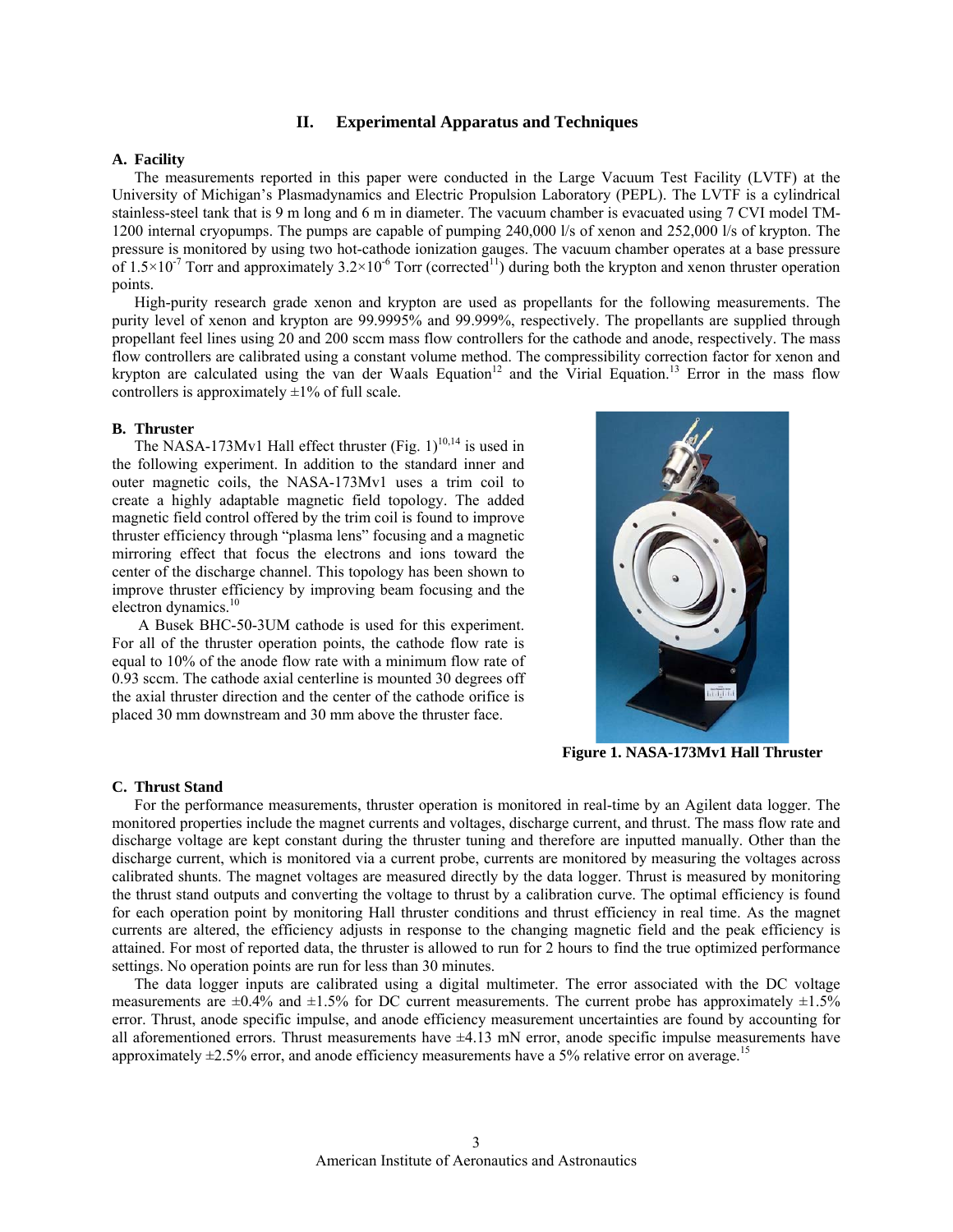#### **D. Retarding Potential Analyzer**

The Retarding Potential Analyzer<sup>16-18</sup> (RPA) diagnostic uses a series of grids to determine the ion energy distribution by selectively filtering ions on the basis of kinetic enregy. The first grid is floating to minimize the perturbation of the ambient plasma. The second grid is negatively biased to repel effectively all plasma electrons. The third grid is used to retard the ions so only ions with energy-to-charge ratios greater than the grid voltage can pass through the retarding grid and reach the collector. The voltage of the retarding grid can be varied to determine the current-voltage characteristic. The derivative of the current-voltage characteristic is proportional to the ion energy distribution (Eq. 1). The schematic of the three-grid design appears in Fig. 2 and the potential diagrams of an RPA can be seen in Fig. 3.



**Figure 2. Retarding Potential Analyzer Schematic** 

**Figure 3. Retarding Potential Analyzed Potential Diagram** 

$$
\frac{dI_{\text{probe}}}{dV_{\text{probe}}} = \frac{-Z_i^2 e^2 n_b A_c}{M_i} f(V) \tag{1}
$$

The outer body of the RPA is constructed of 316 stainless steel, which is held at ground potential. A phenolic sleeve placed inside the body provides electrical isolation of the grids. All grids are identical and are cut from 316 stainless steel, photochemically machined sheets with a thickness of 0.127 mm (0.005"). The grid openings are 0.2794 mm (0.011") in diameter and the grid has an open area fraction of 38%. Grid spacing is achieved using Macor washers machined to provide the correct separation. The collector is a tungsten-coated stainless steel disc. Electrical connections are accomplished by spot-welding stainless steel wire to each grid. The wires are then routed along the inner edge of the phenolic sleeve and out the rear of the RPA body. The washers and grids are compressed by a spring placed behind the collector and held in place by a rear cover.

During this experiment, RPA data are taken 1 meter downstream from 30 to 90 degrees off centerline in increments of 15 degrees. Inside of the 30 degree cone, the plasma density is often too high for proper RPA operation. The low current settings have RPA data as close as 20 degrees off centerline. Data collection on centerline is exceedingly difficult and attempts at data collection on axis resulted in complete RPA failure. However, the results show that inside the cone angle of approximately 45 degrees, the most probable ion voltage is constant; therefore RPA measurements inside the 30 degree cone may not be required.

The RPA is used to give estimates of the average ion acceleration. Due to possible difficulty in integrating the velocity distribution function due to probe noise, the most probably voltage is used as an estimate of the average ion voltage. Since the ion retarding grid applies a voltage with respect to facility ground, it is necessary to correct the ion voltage distribution function for the plasma potential  $(V_a=V_{mp}-V_p)$ . The plasma potential is measured using the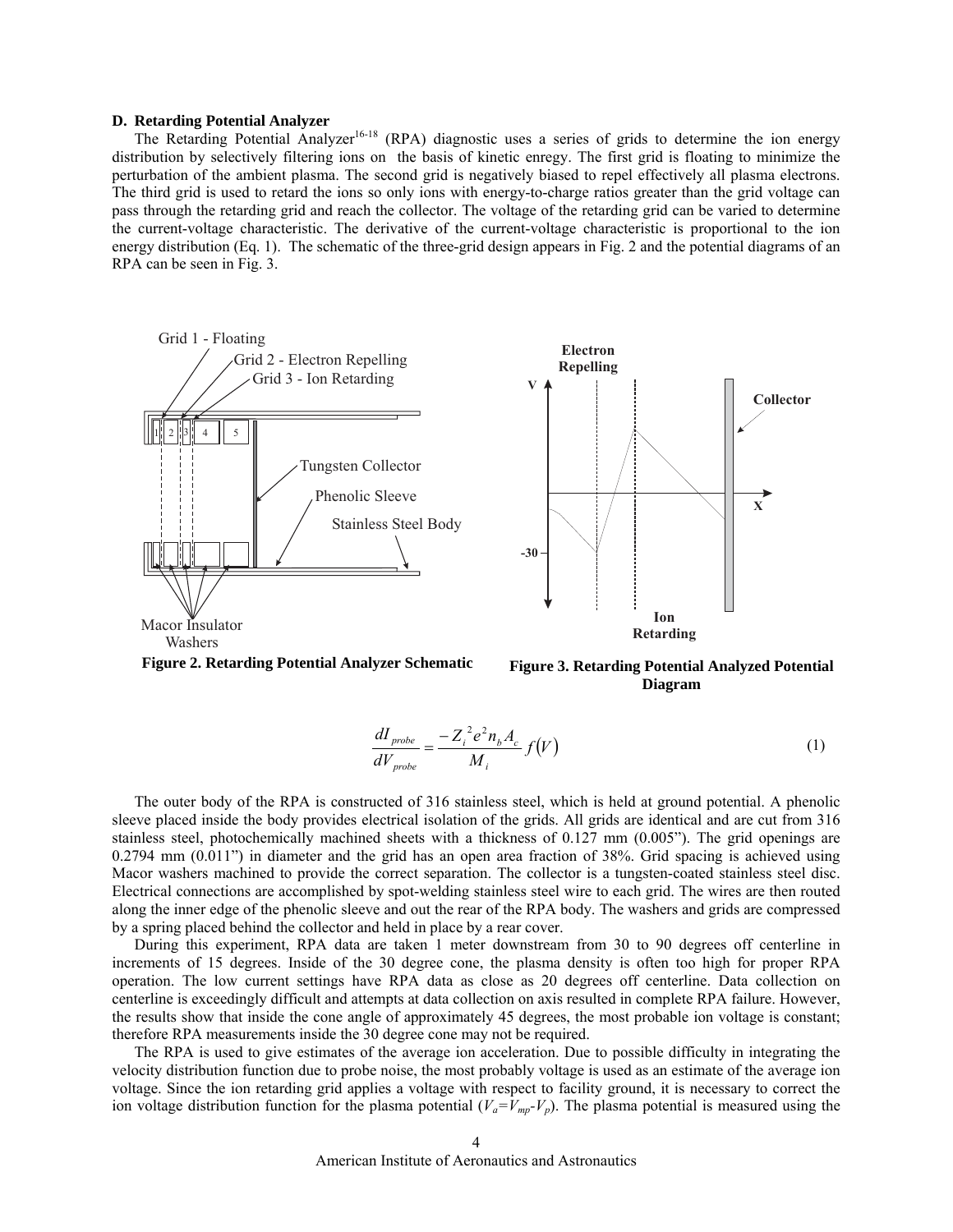Hiden Langmuir probe system positioned at 1 m downstream at 30 degrees off centerline. The Langmuir probe is cylindrical in shape with a diameter and length of 0.1 mm and 15 mm respectively. The orbital motion limited assumption is used to analyze the Langmuir probe data. The same plasma potential correction is used for all RPA positions from 90 to 20 degrees off centerline. Gulczinski<sup>19</sup> found almost no plasma potential variation with angular

position in the similar UM/AFRL P5 Hall thruster and Walker's<sup>20</sup> work with the P5 found plasma potential variation of no more than 4 V between 20 degrees and 90 degrees off centerline. The sources of error associated with the RPA result in an uncertainty in the most probably voltage of  $\pm 10 \text{ V}$ .<sup>10</sup>

The current collected by the RPA is processed by using a smoothing spline<sup>21</sup> to reduce the signal noise. As shown in Eq. 1, the normalized ion voltage distribution function is found by taking the derivative of the current with respect to voltage using a central difference method. The collected current, spline smoothed collected current, and the resulting voltage distribution function (VDF) is shown in Fig. 4.



#### **E. Wein Filter/ ExB Probe**

An ExB probe or otherwise know as a Wien Filter is a commonly used tool for measuring ion species fractions.<sup>10,20,22,23</sup> The ExB probe uses the Lorentz force to select ions of a specific velocity for collection. This filtering is accomplished through crossed electric and magnetic fields that are mutually perpendicular to the ion velocity vector. Generally a constant magnetic field is applied and potential between two parallel plates can be varied to create a perpendicular electric field. For a particular ion velocity (See Eq. 2) the Lorentz force will vanish and those ions can be collected by the probe. The ExB probe acts purely as a velocity filter and the collected ions are independent of mass and ion charge-state. The ExB probe will not detect signatures due to charge exchange collisions but ions that have undergone elastic collisions will result in signal broadening.

$$
v_{coll} = E/B \tag{2}
$$

Charge state relations can be determined by considering the relationship between ion voltage and charge state to the applied plate voltage. When the ion velocity  $(Eq. 3)$  is substituted into Eq. 2, and by solving for the plate voltage one arrives at the relation given in Eq. 4 in terms of acceleration potential and charge state. Since the acceleration potential of all ion species is approximately equal<sup>23</sup> (refer to Section III.B for further discussion), multiply charged species peaks will appear approximately at probe voltage equal to  $(Z_i)^{1/2}$  times the probe voltage of the singly charged peak.

$$
v_{a,i} = \sqrt{\frac{2Z_i eV_{a,i}}{M_i}}
$$
\n(3)

$$
V_{probe} = \sqrt{\frac{2Z_i eV_{a,i}}{M_i}} (Bd)
$$
 (4)

The ExB probe used in this study was originally designed and built by  $Kim.^23$  The ExB test section is 254 mm long. The magnetic field supplied by four ceramic permanent magnets in the ExB test section averages 0.162 Tesla and the variation along the length of the device is less than  $10\%$ <sup>23</sup> The electric field is applied between two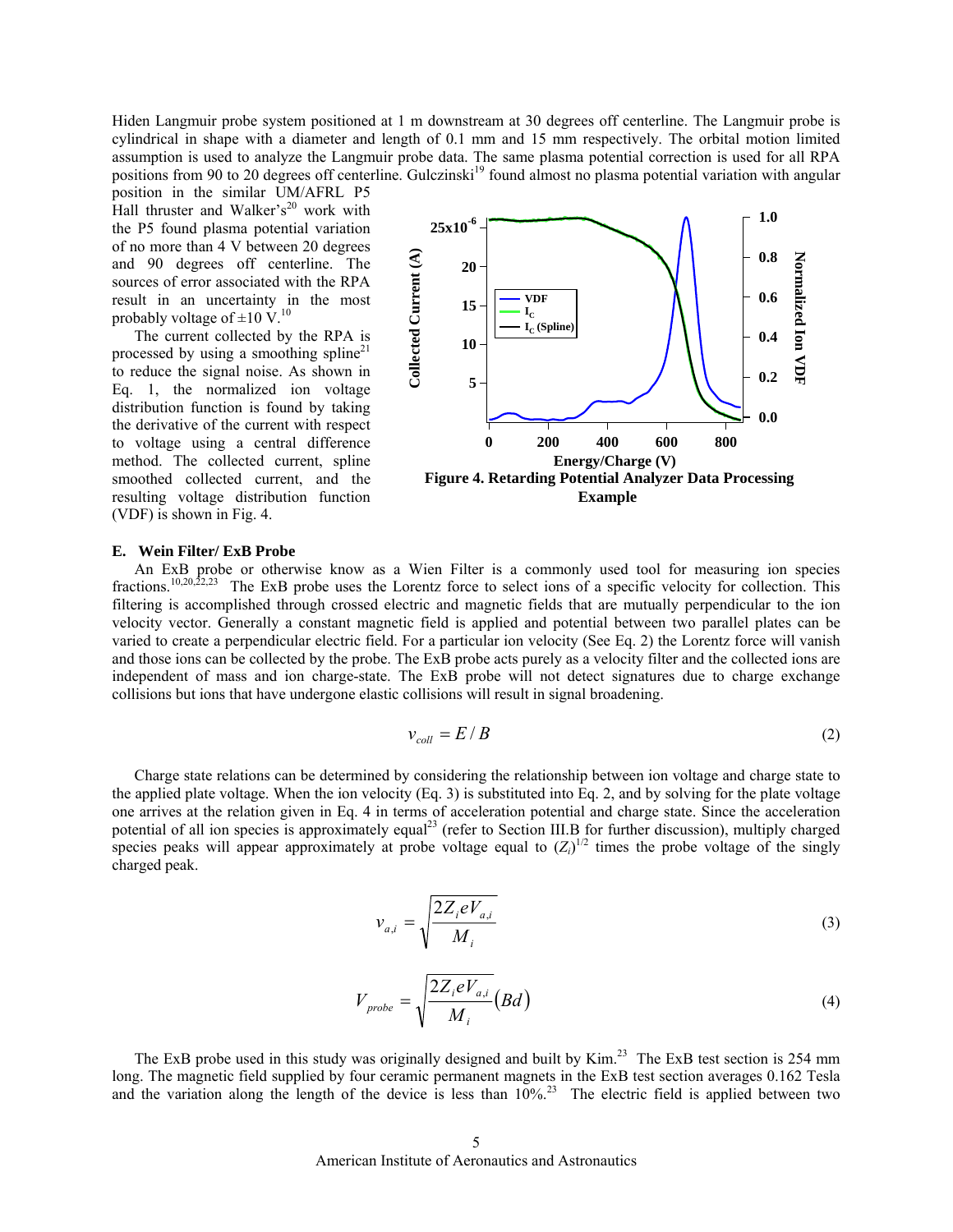rectangular aluminum electrodes separated by a distance (*d*) of 1.90 cm. The entrance collimator is 152 mm in length and uses an entrance orifice of 1.5 mm in diameter. The exit collimator is 152 mm long and is connected to a 23-mm-diameter tungsten collector.

The dimensions of the ExB probe are identical to previous experiments<sup>20,22</sup> with the exception of the entrance orifice, which is added to reduce the collected signal. Based on these dimensions, the half-cone acceptance angle is estimated to be 0.56 degrees and the probe resolution is estimated to be approximately 7% of the ion energy.<sup>23</sup> The ExB test section is located 1.5 m downstream on thruster centerline. The entrance and exit collimators are aligned perpendicular to the thruster exit plane.

The electrodes in the ExB probe are biased at equal voltages above and below ground by a Keithley sourcemeter. A picoammeter records the current to the plate, which is given by Eq. 5. For the ion energies reported in this experiment, the secondary electron yield of tungsten is 0.058, 0.28, 0.78, and 1.75 for Kr<sup>+</sup>, Kr<sup>2+</sup>, Kr<sup>3+</sup> and Kr<sup>4+</sup>, respectively, and 0.018, 0.18, 0.69, and 1.46 for  $Xe^{+}$ ,  $Xe^{2+}$ ,  $Xe^{3+}$ , and  $Xe^{4+}$ , respectively.<sup>24</sup>

$$
I_i = eZ_i n_i v_{a,i} A_c (1 + \gamma_i)
$$
\n<sup>(5)</sup>

From the ion currents, the current fractions (Eq. 6) and species fractions (Eq. 7) are calculated. These values will be used in the analysis in the following sections.

$$
\Omega_i = \frac{I_i}{\sum I_i} \tag{6}
$$

$$
\zeta_i = \frac{n_i}{\sum n_i} \tag{7}
$$

Equations 3 and 5 are inserted into Eq. 7 to solve for the species fraction. Equations 3, 5, and 7 are then inserted into Eq. 6 to arrive at a new equation for ion current fractions in Eq. 8.

$$
\Omega_i = \frac{Z_i^{\frac{3}{2}} \zeta_i (1 + \gamma_i)}{\sum Z_i^{\frac{3}{2}} \zeta_i (1 + \gamma_i)}
$$
\n(8)

The method used to measure the area under the separate species peaks is described below. First, an ensemble average of three separate voltage sweeps is taken. The averaged data are then smoothed using a smoothing spline to reduce noise. Starting with the highest charge state, a Gaussian curve fit is matched to the data and then the curve fit is subtracted from the lower charge state species peaks. The process is then continued with the next highest charge

state and repeated until all charge states have been analyzed. The current is subtracted to avoid double-counting the collected current. The process begins with the highest charge state to avoid problems that can occur due to poor curve fits. Effort is taken to use only sections of the species peaks that are far enough away from neighboring peaks so the curve fits will not be affected by neighboring species peaks. An example of this method is shown in Fig. 5. In this figure the solid black lines represent the Gaussian curve fits, the dotted blue line is the summed curve fits and the collected current from the ExB probe is given by the solid red line. When this method is compared to methods used in previous work, $^{22}$  there is no significant difference in the species fraction calculations.

The error in the species fraction calculation



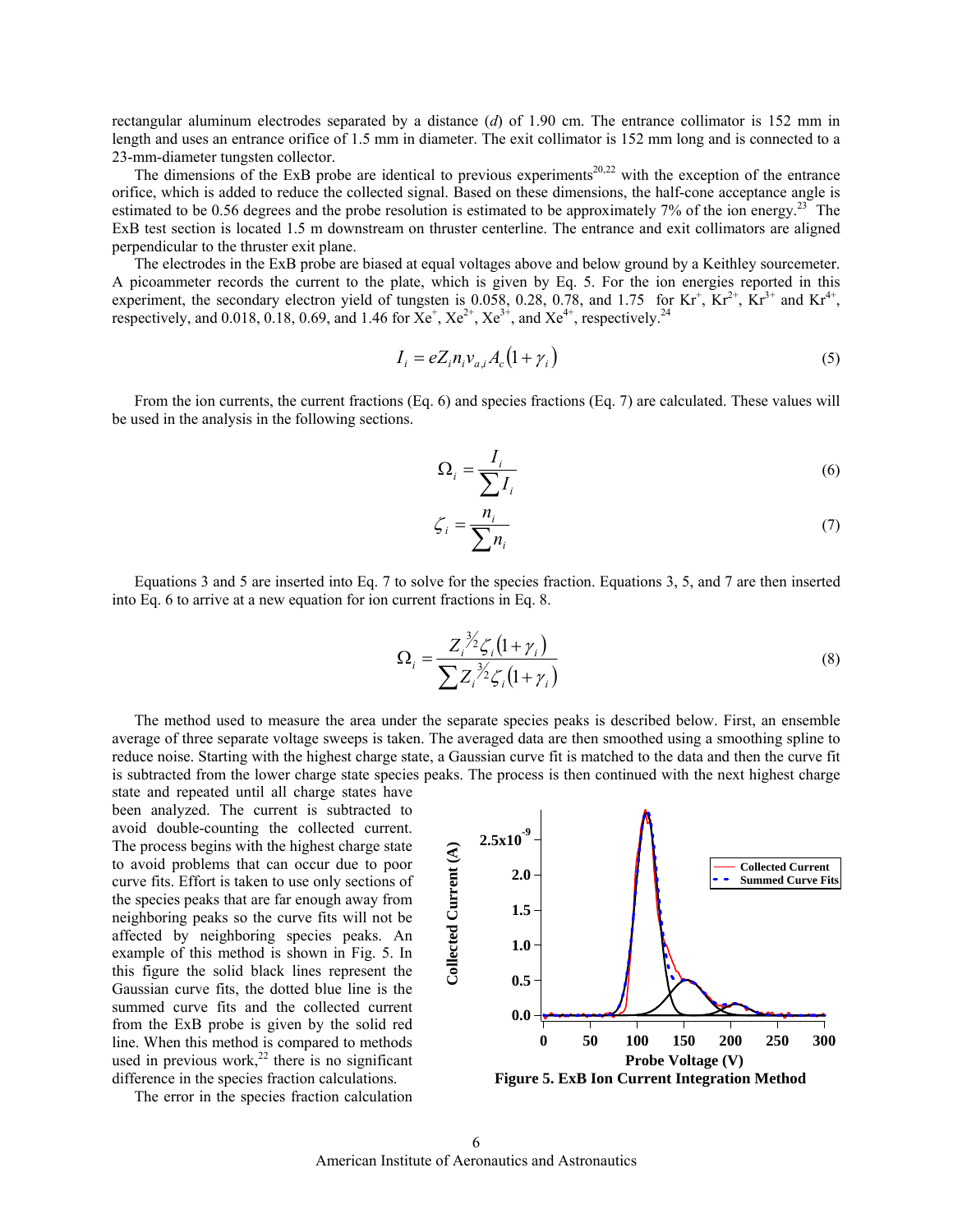is approximately 4%, 25%, 50% and 150%  $Xe^+/Kr^+$ ,  $Xe^{2+/Kr^2+}$ ,  $Xe^{3+/Kr^3+}$ , and  $Xe^{4+}$ , respectively. These errors stem from a combination of voltage and current measurement inaccuracy, probe misalignment, probe resolution, loss of ions due to CEX collisions and variation of ion species velocity.

## **F. Magnetically Filtered Faraday Probe**

Faraday probe data are collected using a magnetically filtered Faraday probe (MFFP).<sup>20,25</sup> Facility effects and high back pressures can result in inaccurate Faraday probe measurements. The predominant effect of high back pressure that manifests itself as artificially large current measurements is the charge exchange (CEX) ion. The CEX ion is produced when a "fast" ion interacts with a "slow" neutral by exchanging an electron. The result is a "fast" neutral and "slow" ion. Low-energy ions are drawn to the negatively-biased collector and the Faraday probe is unable to distinguish the difference between the "fast" and "slow" ions. Because of this, standard current density measurements tend to over-predict the ion beam current. At large angles off centerline, the measured current is largely CEX ions. The magnetically filtered Faraday probe has been shown to be the very effective at excluding CEX ions. For this reason, the MFFP is chosen for the follow analysis.

The MFFP has a collector surrounded by a box with a magnetic field applied inside the box. The magnetic field alters the trajectory of ions such that ions with kinetic energies below 20 eV are deflected away from the collector. In addition, the box surrounding the collector acts as a geometric collimator that further reduces CEX ion collection. The collimator acts to reduce the effective collection area of the probe<sup>26</sup> and the reported results are corrected accordingly. Thus, the box and magnetic field result in a dual-mode ion filtration system.

Due to the large inaccuracy in Faraday probe measurements, certain sources of error must be addressed. Secondary electron emission occurs when high-energy ions collide with the collector and a low-energy electron is released from the surface. Assuming that the plasma is predominantly singly-charged, the use of a tungsten collector greatly reduces the effect of secondary electron emission and this effect can be considered negligible.<sup>24,27</sup>

Another source of error connected to facility backpressure and high neutral density in the plume is plume attenuation. At high neutral densities, fewer ions are capable of reaching the collector without suffering a CEX collision. Attenuation is the decrease in beam current due to these collisions. By considering the one dimensional ion continuity equation and integrating over the path length  $z$ , one will arrive at the attenuation correction<sup>28</sup> in Eq. 9. The collector takes angular sweeps and is mounted 1 m downstream of the thruster. The operation pressure of the facility is approximately  $3.2 \times 10^{-6}$  Torr and a neutral temperature of 300 K is assumed. The CEX collision cross sections for xenon and krypton are approximately 51 and 40 Å, respectively.<sup>29,30</sup>

$$
\frac{j(\theta)}{j_{FP}(\theta)} = \exp(n_b \sigma_{CEX} z)
$$
\n(9)

The beam current is calculated from the Faraday probe data by integrating from 0 to 90 degrees in spherical corrdinates.<sup>31</sup> The normalized current density function can be calculated by dividing the current density by the beam current.

# **III. Performance Analysis**

# **A. Phenomenological Performance Model**

A phenomenological performance model developed by Hofer<sup>10</sup> separates the Hall thruster anode efficiency into four separate terms: the charge utilization: the propellant utilization: the current utilization: and the voltage utilization. With the efficiencies separated, it is possible to create distinctions in the importance of the individual efficiencies. In the case of krypton operation, it should be possible to pinpoint the different features that lead to the efficiency gap.

Total Hall thruster efficiency is a combination of anode efficiency  $(\eta_a)$ , cathode efficiency  $(\eta_c)$ , and electromagnetic coil efficiency  $(\eta_{\text{Mag}})$ . The anode efficiency can be further broken down into the four aforementioned partial efficiencies. Equation 10 shows the total efficiency whereas Eq. 11 gives the equation for anode efficiency.

$$
\eta_T = \eta_c \eta_{Mag} \eta_a \tag{10}
$$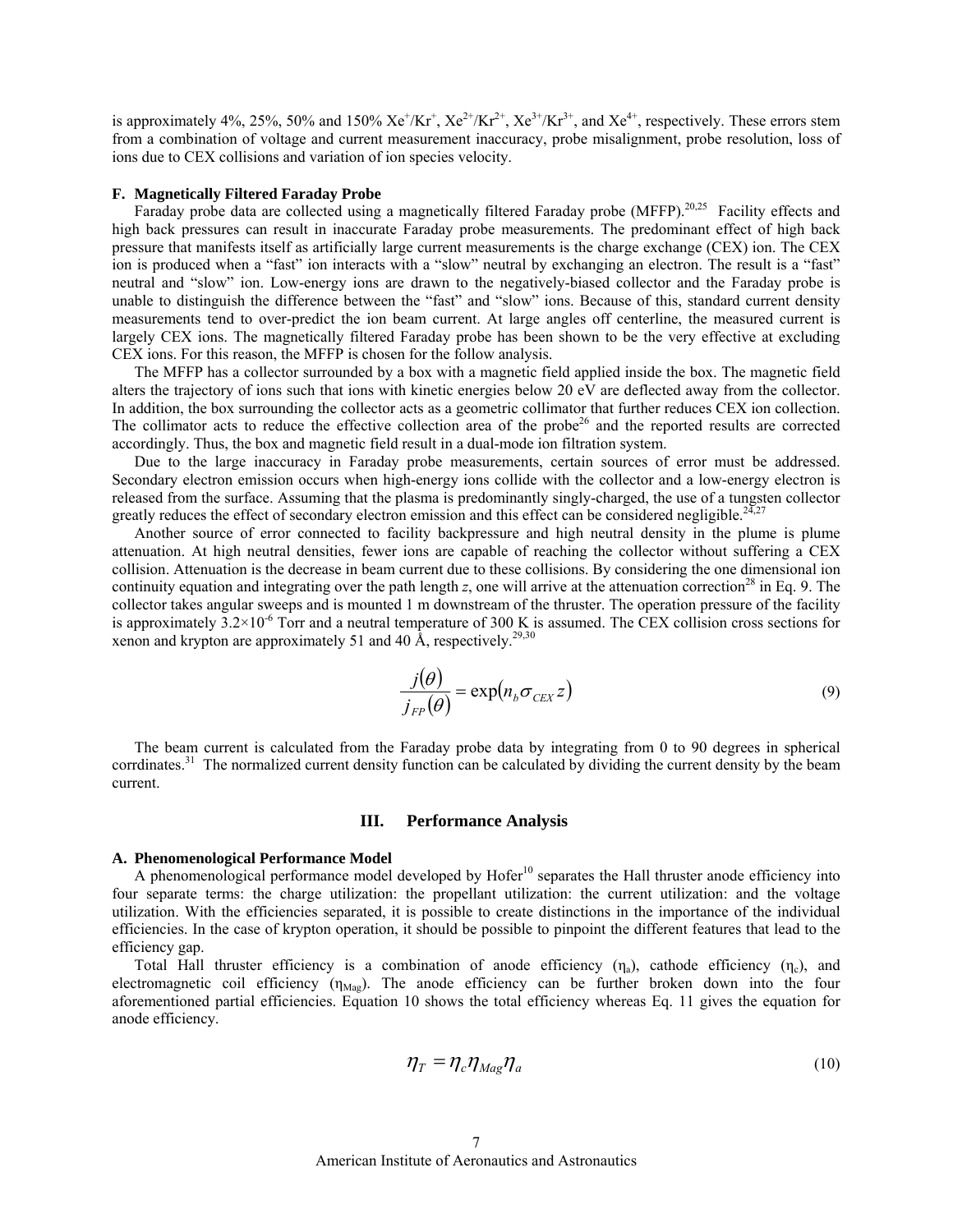$$
\eta_a = \frac{\tau^2}{2m_a P_D} = \eta_b \eta_p \eta_q \eta_v \tag{11}
$$

The partial efficiencies are defined as follows. Current utilization efficiency is the amount of ion current as compared to the discharge current and is given in Eq. 12. Voltage utilization efficiency is the measure of the amount of discharge voltage (potential energy) that is converted into axial ion kinetic energy and is defined in Eq. 13. Propellant utilization is the amount of neutral anode flow that is converting into ion flow and is given in Eq. 14. Finally charge utilization is the measure of multiply-charged species in the beam (Eq. 15). Based on a series of diagnostic measurements, values for these separate efficiencies can be calculated.

$$
\eta_b = I_b / I_d \tag{12}
$$

$$
\eta_{\nu} = \frac{V_{a,eff}}{V_D} = 1 - \frac{V_I}{V_D}
$$
\n(13)

$$
\eta_p = \frac{\dot{m}_i}{\dot{m}_a} = \frac{M_i I_D}{\dot{m}_a e} \eta_b \sum \frac{\Omega_i}{Z_i}
$$
\n(14)

$$
\eta_q = \left(\sum \frac{\Omega_i}{\sqrt{Z_i}}\right)^2 / \sum \frac{\Omega_i}{Z_i}
$$
\n(15)

Based on probe measurement uncertainty, the charge utilization efficiency has a relative error of less than 1% for krypton and less than 2% for xenon. The propellant utilization efficiency and current utilization efficiency can be calculated based on the diagnostic measurements and the other efficiency calculations. The relative errors are 3.1% and 4.4% for current utilization and propellant utilization efficiency respectively (for both xenon and krypton). Voltage utilization efficiency error will be covered in the next section.

# **B. Acceleration and Beam Divergence Efficiency**

Voltage utilization efficiency is a measurement of the effective axially directed ion kinetic energy in electron volts as compared to the thruster discharge voltage. The loss is mainly a combination of spread in the voltage distribution function (dispersion efficiency), failure of the plasma to drop to cathode potential, and radial beam divergence. The voltage loss is also affected by the ionization potential of the propellant, wall losses, and ion charge state. The problem in the existing method<sup>16</sup> of measuring the voltage utilization is not a flaw in the theory, but in the application of the theory. RPA measurements while being able to capture the average acceleration of the ions  $(V_a)$ , are incapable of capturing the beam divergence effects in the voltage utilization. Voltage utilization has two measurable components: acceleration efficiency and beam divergence efficiency. The acceleration efficiency is a way of quantifying the average ion kinetic energy and the beam divergence efficiency is a measure of the divergence loss in the beam. Hofer's voltage utilization efficiency is given in Eq. 13 and is broken into the acceleration and divergence components in Eqs. 17 and 18, respectively.

$$
\eta_{\nu} = \eta_{acc} \eta_{div} = \frac{\langle \dot{m}_i(\theta) V_z(\theta) \rangle}{\dot{m}_b V_D}
$$
(16)

$$
\eta_{acc} = \frac{V_a}{V_D} \tag{17}
$$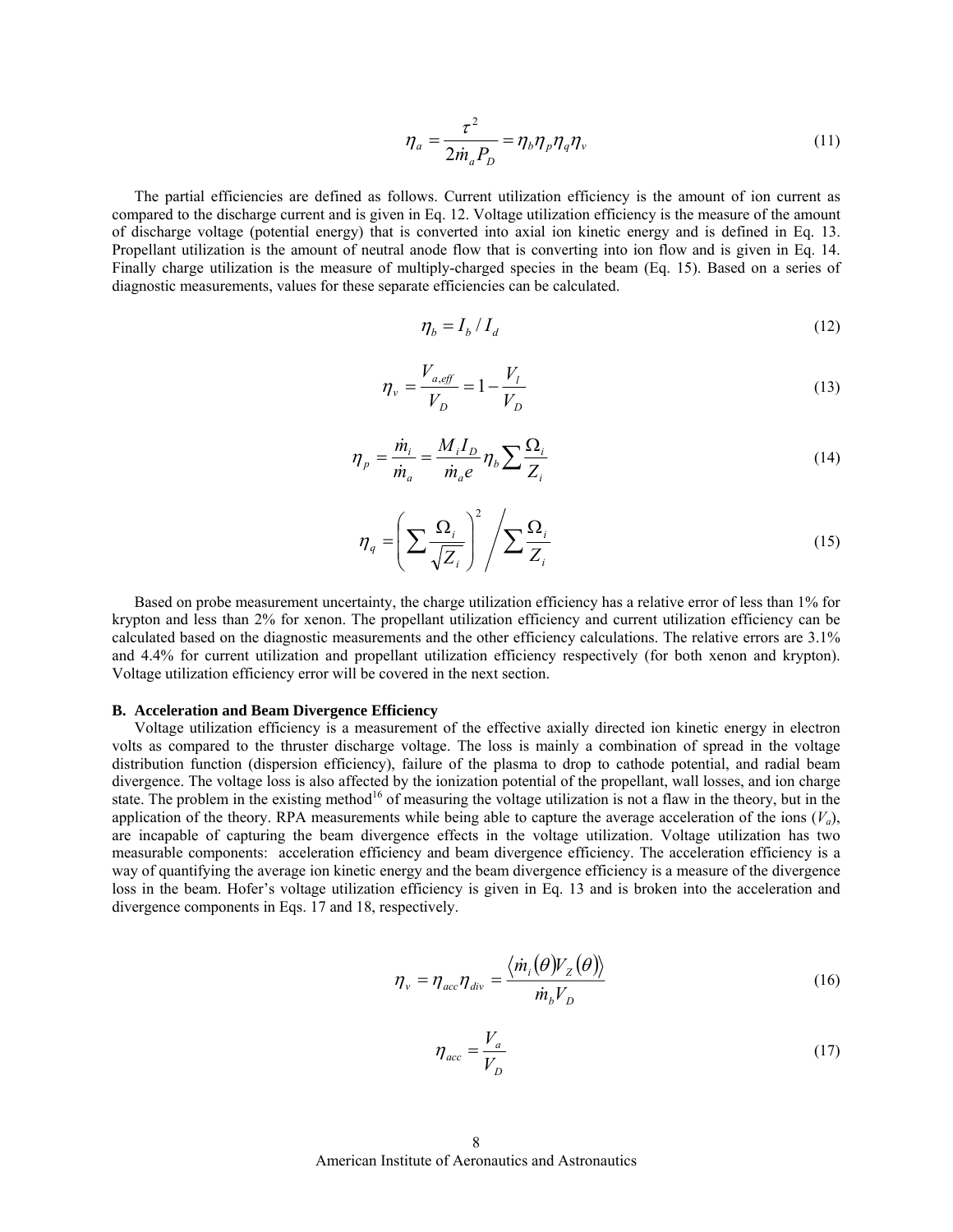$$
\eta_{div} = \frac{\langle \dot{m}_i(\theta) V_z(\theta) \rangle}{\dot{m}_b V_a}
$$
(18)

Hofer's performance model is extremely useful for conducting a detailed study of Hall thruster performance as it is, a slight modification can be applied to measure the voltage utilization efficiency more accurately. The correct average axial ion energy requires a mass-weighted average of the ion energy over the entire angular range of the thruster plume (See Eq. 16). Furthermore, this analysis should take into account other effects such as ion kinetic energy angular distribution and multiply charged species. Using a combination of RPA, Faraday probe, and ExB measurements, a more rigorous analysis of the voltage utilization efficiency can be conducted. This study shows that the beam divergence efficiency is between approximately 75-90% for xenon and krypton. Previous studies<sup>16</sup> that neglected the beam divergence efficiency have under-predicted the current and propellant utilizations by approximately 5-15%. Note that effort has been made to be consistent with Hofer's original model and the original model should be referenced as a guide to some of the finer details in this derivation.<sup>10</sup>

Similar to Hofer's work, the average exit velocity of each species at angle  $\theta$  is:

$$
\langle v_{a,i}(\theta) \rangle = \sqrt{\frac{2eV_{a,i}(\theta)}{M_i}} \sqrt{Z_i} \ . \tag{19}
$$

To account for the axially directed thrust power produced, the axial component of ion velocity for each ion species is given in Eq. 20. However, in terms of performance, the average axial accelerating voltage for each ion species is the important variable, and is given in Eq. 21.

$$
\langle v_{Z,i}(\theta) \rangle = \langle v_{a,i}(\theta) \rangle \cos(\theta)
$$
 (20)

$$
V_{z,i}(\theta) = \frac{M_i}{2eZ_i} \langle v_{z,i}(\theta) \rangle^2 = V_{a,i}(\theta) \cos^2(\theta)
$$
 (21)

The current density of all ion species at angle  $\theta$  is

$$
j(\theta) = \sum n_i(\theta) q_i \langle v_i(\theta) \rangle = \sqrt{\frac{2}{M_i}} n_b(\theta) e^{3/2} \sum \zeta_i(\theta) Z_i^{3/2} \sqrt{V_{a,i}(\theta)}.
$$
 (22)

The ion mass flux for all species at angle  $\theta$  is given in Eq. 23.

$$
\Gamma_i(\theta) = M_i \sum n_i(\theta) \langle v_i(\theta) \rangle = n_b(\theta) \sqrt{2eM_i} \sum \zeta_i(\theta) Z_i^{\frac{1}{2}} \sqrt{V_{a,i}(\theta)}
$$
(23)

By solving Eq. 22 for  $n_b$  and combining it with Eq. 23, the ion mass flux equation reduces to:

$$
\Gamma_i(\theta) = \frac{M_i}{e} j(\theta) \frac{\sum \zeta_i(\theta) Z_i^{\frac{1}{2}} \sqrt{V_{a,i}(\theta)}}{\sum \zeta_i(\theta) Z_i^{\frac{3}{2}} \sqrt{V_{a,i}(\theta)}}.
$$
\n(24)

The average acceleration of the different ion species may vary by a few volts.  $Kim^{23}$  and  $King^{32}$  both observe that the difference of these voltage potentials is on the order of the ionization potentials 33. Due to the fact that the RPA measures energy-to-charge ratio of the ions, the measured most probable kinetic energy is an average acceleration voltage over all species. In addition to this, singly-charged ions account for a vast majority of the ion species in the plume. For these reasons the average acceleration voltage is taken to be constant for all ion species. A comprehensive discussion of this assumption is covered in Hofer's thesis.<sup>10</sup> With this assumption, Eq. 24 becomes: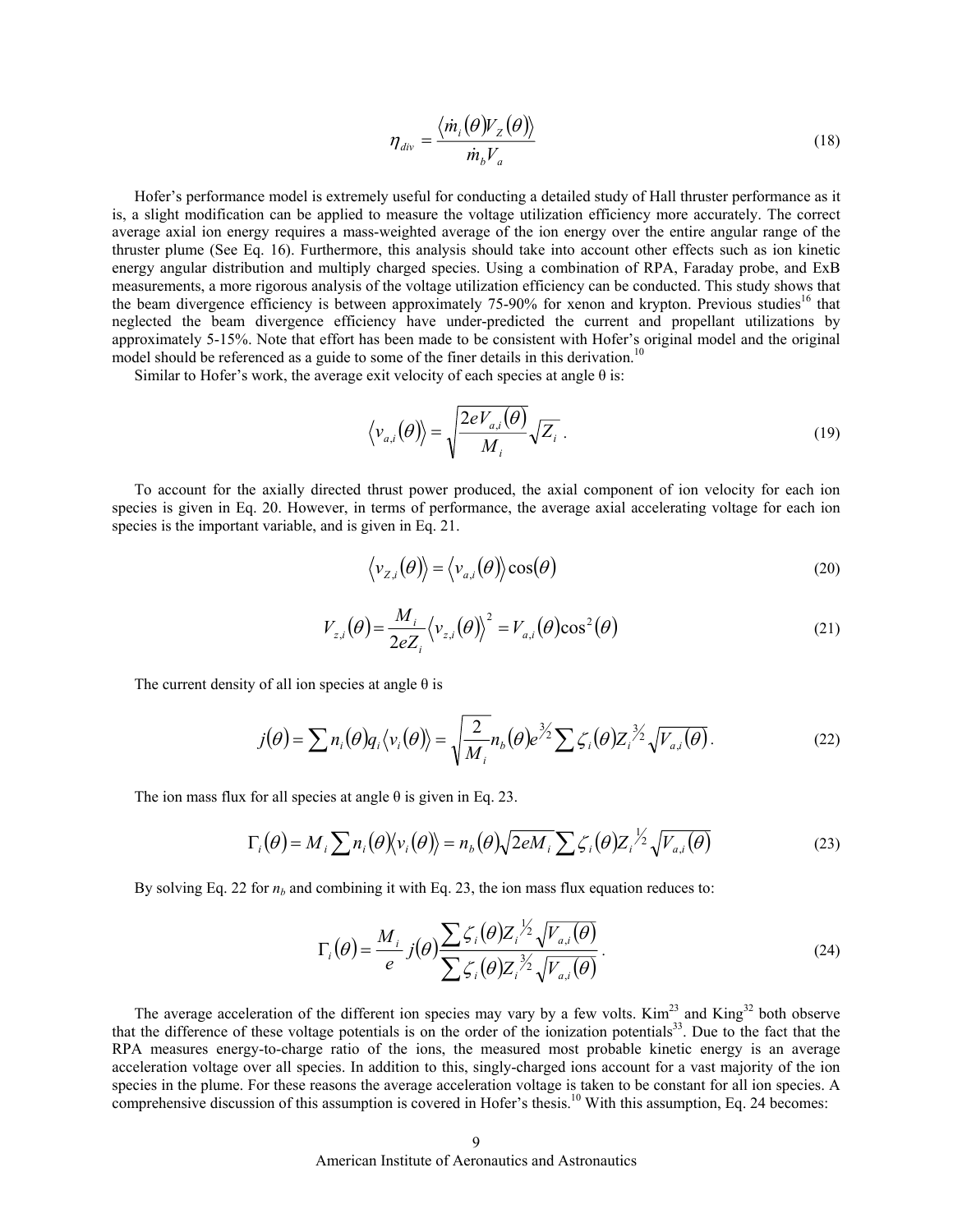$$
\Gamma_i(\theta) = \frac{M_i}{e} j(\theta) \frac{\sum \zeta_i(\theta) Z_i^{\frac{1}{2}}}{\sum \zeta_i(\theta) Z_i^{\frac{3}{2}}}.
$$
\n(25)

The total ion mass flow rate in the beam can be calculated by Eq. 26.

$$
\dot{m}_b = 2\pi z^2 \int_0^{\pi/2} \Gamma_i(\theta) \sin(\theta) d\theta \tag{26}
$$

Assuming that the species fraction measurement along centerline is a good representation of the species fractions in the entire thruster plume, the total ion beam mass flow rate can be given in the much simpler form shown in Eq. 27. Since the large majority of the beam mass flow rate will fall near the centerline of the thruster, this assumption is a good one.

$$
\dot{m}_b = \frac{I_b M_i}{e} \left[ \sum \frac{\Omega_i}{Z_i} \right]_{CL} \tag{27}
$$

To calculate the average mass-weighted axial acceleration voltage, the mass flux multiplied by the axial acceleration voltage is integrated from 0 to 90 degrees (Eq. 28). For this analysis, it will be necessary to make one more assumption; the species fractions are approximately constant at different angular positions in the plume. Kim<sup>23</sup> did see species variation at different angular positions off thruster axis. If the multiply charged species are formed in a multi-step process (as opposed to a single ionizing collision) they would begin accelerating farther down-stream, which would result in a larger divergence angle for multiply charged species. Although Kim found species fraction variation at different angular positions, the above mentioned assumption will be necessary to proceed further with our analysis. Since such a large majority of the beam is located near the centerline of the thruster in a region of little species fraction variation, the error associated with this assumption will remain small. Additionally, the species fraction effects are of second order, so this assumption will still yield reliable results. Note that if ExB data are taken at all angular positions, this assumption would not be needed.

We are now able to solve for the voltage utilization efficiency. The new expression for voltage efficiency is given in Eq. 29.

$$
\langle \dot{m}_i(\theta) V_z(\theta) \rangle = 2\pi z^2 \int_0^{\pi/2} \Gamma_i V_z(\theta) \sin(\theta) d\theta \tag{28}
$$

$$
\eta_{\nu} = \frac{2\pi z^2}{V_D \left[\sum \frac{\Omega_i}{Z_i}\right]_{CL}} \int_0^{\pi/2} V_a(\theta)g(\theta) \frac{\sum \zeta_i(\theta)Z_i^{\frac{1}{2}}}{\sum \zeta_i(\theta)Z_i^{\frac{3}{2}}} \cos^2(\theta)\sin(\theta)d\theta
$$
\n(29)  
\n
$$
g(\theta) = \left[\frac{j(\theta)}{I}\right]
$$
\n(30)

The term  $g(\theta)$  is the ion current density term divided by the beam current term, which gives particular advantages to the presented analysis. Faraday probes are well known to have a relatively large magnitude errors and are often only reliable in identifying relative trends. The advantage of dividing the current density by the total beam current measured by the Faraday probe is tto remove this magnitude error. With this normalized current density

*b I*

⎣

⎦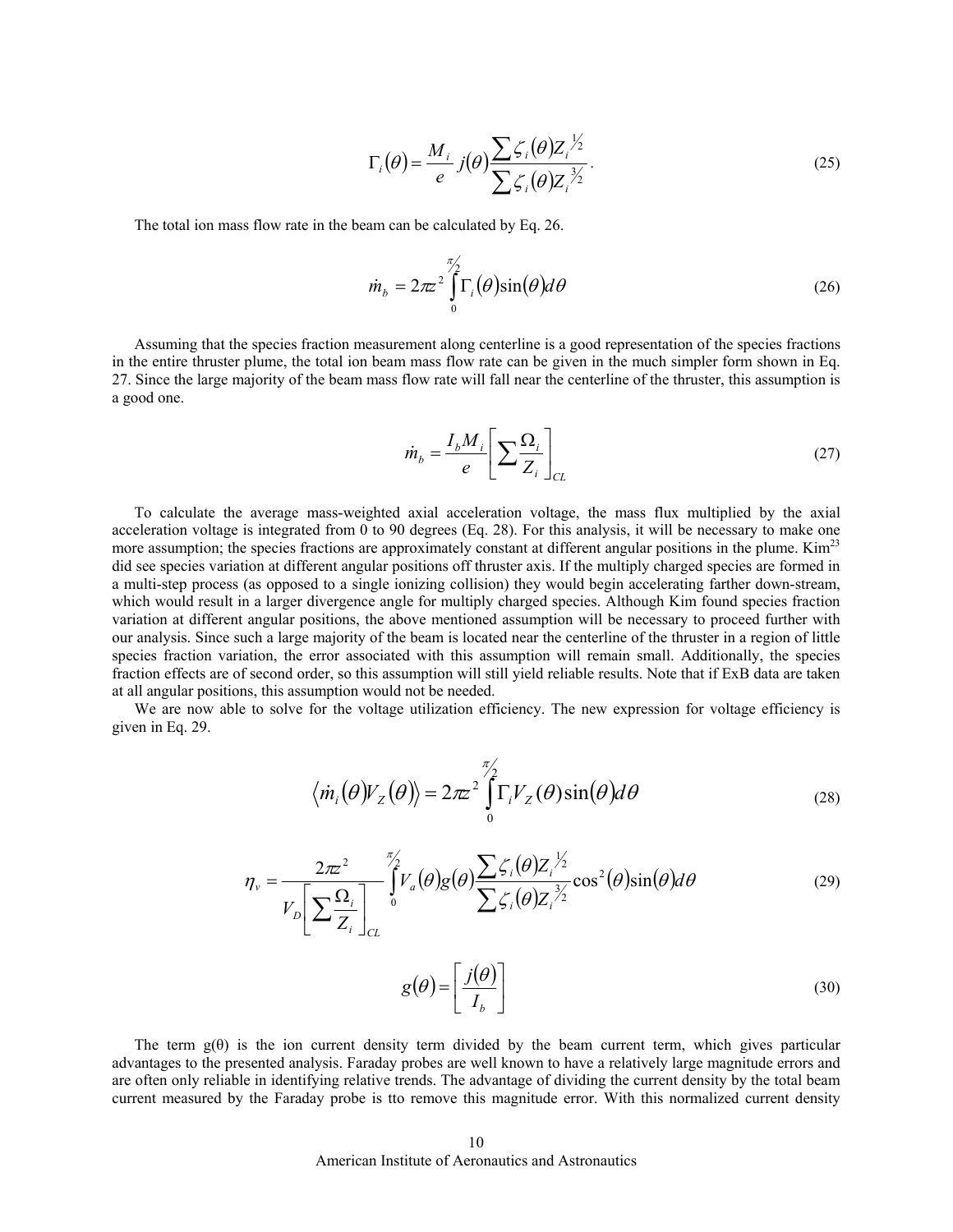function, the beam can be integrated using only the relative current density change, and the true beam current is left unaffected to be calculated later in the efficiency analysis. For this analysis, it is advantageous to use a Faraday probe that filters charge exchange ions (e.g. a MFFP<sup>25</sup>) since, CEX ions contribute a large portion of the beam at large angles off centerline.

In the Hall thruster plume, the voltage for the primary beam ions is constant for a vast majority of the beam. This result is shown in the results section below. Experimental results show that elastic collision ions and CEX ions only become a significant portion of the beam current only outside of the 95% cone half-angle (~60 degrees off centerline). For this reason, it is a safe assumption to assume that the acceleration voltage is constant at all angular positions in the beam. In fact, the difference in beam efficiency is less than one half of one percent with this assumption. This assumption further simplifies Eq. 29, which becomes Eq. 31 accordingly. The beam divergence efficiency is given in Eq. 32 and requires only one ExB measurement on centerline and one Faraday probe sweep.

$$
\eta_{\nu} = \frac{V_a}{V_D} \frac{\sum \zeta_i Z_i^{\frac{1}{2}}}{\left[\sum \frac{\Omega_i}{Z_i}\right] \sum \zeta_i Z_i^{\frac{3}{2}}}\left[2\pi z^2 \int_0^{\frac{\pi}{2}} g(\theta) \cos^2(\theta) \sin(\theta) d\theta\right]
$$
(31)

$$
\eta_{div} = \frac{\sum \zeta_i Z_i^{\frac{1}{2}}}{\left[\sum \frac{\Omega_i}{Z_i}\right] \sum \zeta_i Z_i^{\frac{3}{2}}}\left[2\pi z^2 \int_0^{\frac{\pi}{2}} g(\theta) \cos^2(\theta) \sin(\theta) d\theta\right]
$$
(32)

The relative error in the accelerating voltage efficiency is calculated from the RPA uncertainty and is equal to 1.6%. The beam divergence efficiency is calculated by analyzing a large number of MFFP measurements and comparing the results to nude Faraday probe data. The variance of the beam divergence efficiency is then calculated and is used to arrive at a conservative estimate for the beam divergence error. The relative error of the beam divergence efficiency is 2.5%. This method is conservative because the nude Faraday probe is well known to vastly over-predict the beam current at large angles off centerline. The error is calculated by comparing the results to the worst case scenario. At last, the relative error of the voltage utilization efficiency is equal to 3%.

# **IV. Experimental Results**

# **A. Operation Points of Interest**

The operation points of interest and performance values for each are given in Table 1. Xenon data are taken at 700 V, 6 and 8 kW with and without the trim coil. For each xenon point there are two corresponding krypton points. One krypton point matches the volumetric flow rate case of the analogous xenon case and the other matches the power of the xenon case. Krypton propellant would most likely be chosen over xenon for a particular mission because of its superior specific impulse. For this reason, operation points with large discharge voltages are chosen. The choice of 700 V discharge voltage also has the benefit of a minimizing the krypton-xenon efficiency deficit. The krypton efficiency is optimized for high anode flow rates and at high discharge voltages. This finding is expected since previous work<sup>4,5</sup> has suggested that krypton efficiency gap is largely due to deficient propellant utilization efficiency.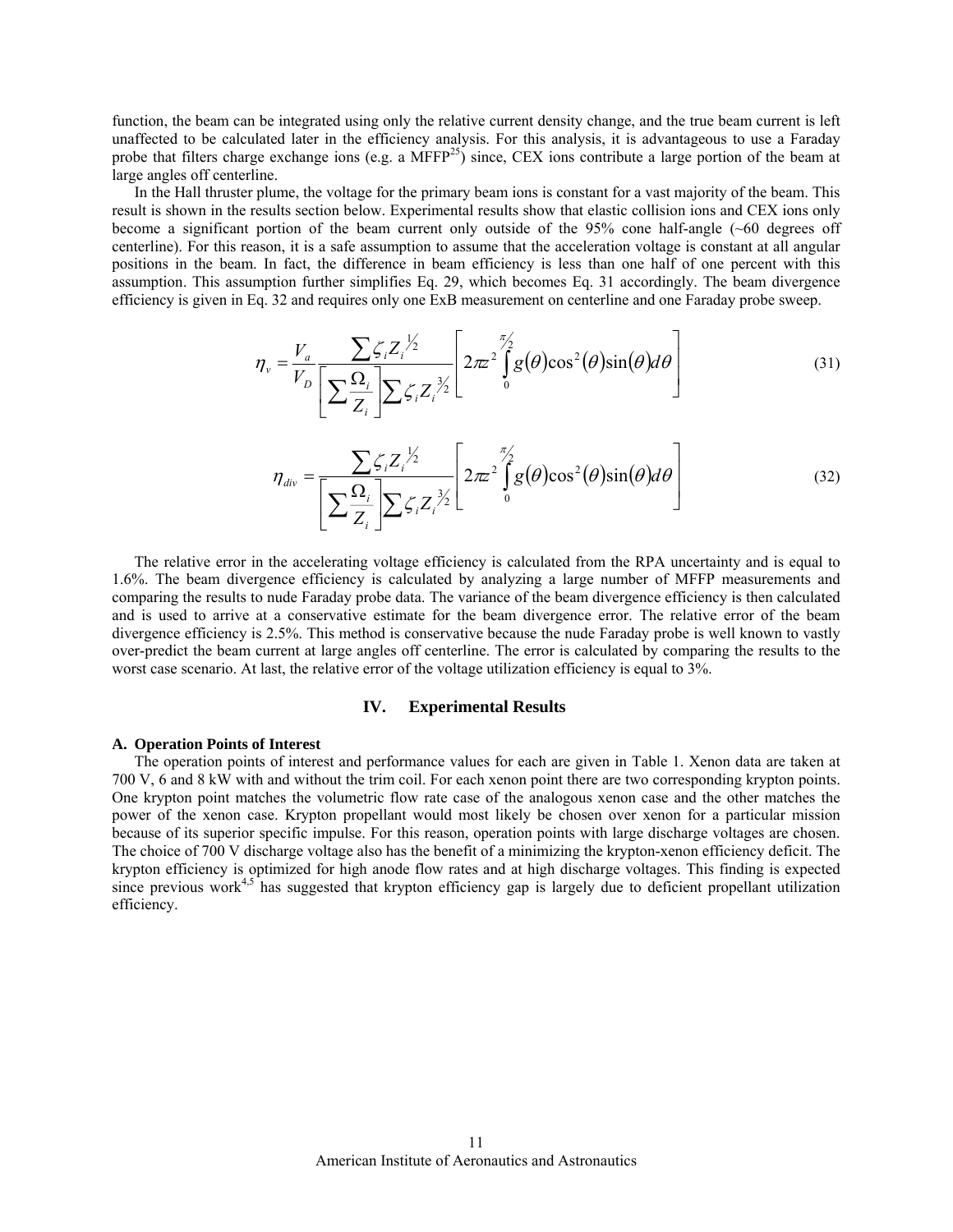|    | ъ.      |                             |         |       |                   |           |       |                                   |          |          |          |        |          |               |
|----|---------|-----------------------------|---------|-------|-------------------|-----------|-------|-----------------------------------|----------|----------|----------|--------|----------|---------------|
|    |         | Point Propellant Power/Flow | $V_{k}$ | $V_d$ | $L_d$             | Discharge | Anode | Cathode                           | Current, | Current. | Current. | Thrust | $I_{SP}$ | Anode         |
| #  |         | Matched                     | (V)     | W     | (A)               |           |       | Power (W) Flow (mg/s) Flow (mg/s) | IC $(A)$ | OC(A)    | TC(A)    | (mN)   | (s)      | Effic. $(\%)$ |
|    | Xenon   | N/A                         | $-11.1$ |       | 700 11.43         | 8001      | 11.38 | 1.14                              | 2.95     | 2.93     | 0.00     | 334    | 2991     | 61.2          |
|    | Xenon   | N/A                         | $-11.2$ |       | 700 11.43         | 8001      | 11.28 | 1.13                              | 3.00     | 3.12     | $-1.54$  | 335    | 3028     | 62.2          |
| 3  | Krypton | Power                       |         |       | $-13.6$ 700 11.43 | 8001      | 8.47  | 0.85                              | 2.56     | 2.92     | 0.00     | 273    | 3287     | 55.0          |
| 4  | Krypton | Power                       | $-14.2$ |       | 700 11.42         | 7994      | 8.94  | 0.89                              | 2.24     | 2.57     | $-0.51$  | 284    | 3237     | 56.4          |
|    | Krypton | Flow                        | $-14.0$ | 700   | 9.75              | 6825      | 7.26  | 0.73                              | 2.31     | 2.79     | 0.00     | 225    | 3160     | 51.1          |
| 6  | Krypton | Flow                        | $-14.2$ | 700   | 9.19              | 6433      | 7.20  | 0.72                              | 2.56     | 2.78     | $-1.14$  | 230    | 3257     | 57.1          |
|    | Xenon   | N/A                         | $-11.3$ | 700   | 8.57              | 5999      | 8.74  | 0.90                              | 2.74     | 2.73     | 0.00     | 248    | 2893     | 58.7          |
| 8  | Xenon   | N/A                         | $-12.2$ | 700   | 8.57              | 5999      | 8.94  | 0.90                              | 2.86     | 3.01     | $-1.49$  | 258    | 2940     | 62.0          |
| 9  | Krypton | Power                       | $-13.7$ | 700   | 8.57              | 5999      | 6.61  | 0.66                              | 2.06     | 2.87     | 0.00     | 199    | 3067     | 49.9          |
| 10 | Krypton | Power                       | $-13.9$ | 700   | 8.57              | 5999      | 6.98  | 0.70                              | 2.36     | 3.00     | $-0.51$  | 215    | 3140     | 55.2          |
|    | Krypton | Flow                        | $-14.7$ | 700   | 7.30              | 5110      | 5.59  | 0.57                              | 2.13     | 2.30     | 0.00     | 164    | 2992     | 47.1          |
| 12 | Krypton | Flow                        | $-15.4$ | 700   | 7.05              | 4935      | 5.70  | 0.57                              | 2.24     | 2.29     | $-0.57$  | 168    | 3002     | 50.1          |

**Table 1. Operating Conditions for the 700 V, 6 and 8 kW Cases** 

# **B. Retarding Potential Analyzer**

An example of the RPA measurements appear in Fig. 6. As seen by other experimentalists,  $34$  the RPA identifies three species of ions in the voltage energy distribution curves: the primary beam ions, ion that have undergone elastic collisions, and CEX ions. Interestingly, within the 90% beam divergence half-angle (found to be approximately 50 degrees in the Faraday probe results) the ions are almost solely primary beam ions and the most probable velocity is roughly constant. Near the 95% beam divergence half-angle (~60 degrees) the current collected from ions that have undergone elastic collision are on the same order as the beam ions. Beyond the 95% beam divergence half-angle, the CEX ions are the dominant ion species.



**Figure 6. Normalized Voltage Distribution Function for Operation Point 12**

The most probable velocity is given by **Table 2. RPA Results for the 700 V, 6 and 8 kW Operation Points**

the maximum of the dominant peak in VDF. This value is taken to be the average beam voltage (ion kinetic energy in eV) and is used in the acceleration efficiency in Table 2. The most probable voltage and VDF full width half maximum (FWHM) are also given in the following table.

The most probable voltage is approximately the same for xenon and krypton. One might expect, the most probably voltage to be marginally lower for krypton because of the higher ionization potential of krypton. However, this effect is negligible for these operation points. The

|    |                             |          | It 2. Ke A Kysuns for the <i>foo</i> $\mathbf{v}_3$ o and $\sigma$ K $\mathbf{v}_7$ Operation F |                |
|----|-----------------------------|----------|-------------------------------------------------------------------------------------------------|----------------|
|    | Point Most Probable Voltage |          | Voltage Spread Acceleration                                                                     |                |
| #  | Voltage (V)                 | Loss (V) | FWHM (V)                                                                                        | Efficiency (%) |
|    | 652                         | 48       | 92.6                                                                                            | 93.1           |
| 2  | 662                         | 38       | 79.4                                                                                            | 94.6           |
| 3  | 651                         | 49       | 69.0                                                                                            | 93.0           |
| 4  | 664                         | 36       | 59.8                                                                                            | 94.9           |
| 5  | 653                         | 47       | 68.6                                                                                            | 93.3           |
| 6  | 663                         | 37       | 58.4                                                                                            | 94.7           |
| 7  | 656                         | 44       | 92.9                                                                                            | 93.7           |
| 8  | 670                         | 30       | 87.2                                                                                            | 95.7           |
| 9  | 656                         | 44       | 79.0                                                                                            | 93.7           |
| 10 | 654                         | 46       | 68.8                                                                                            | 93.4           |
| 11 | 657                         | 43       | 68.3                                                                                            | 93.9           |
| 12 | 662                         | 38       | 57.6                                                                                            | 94.6           |
|    |                             |          |                                                                                                 |                |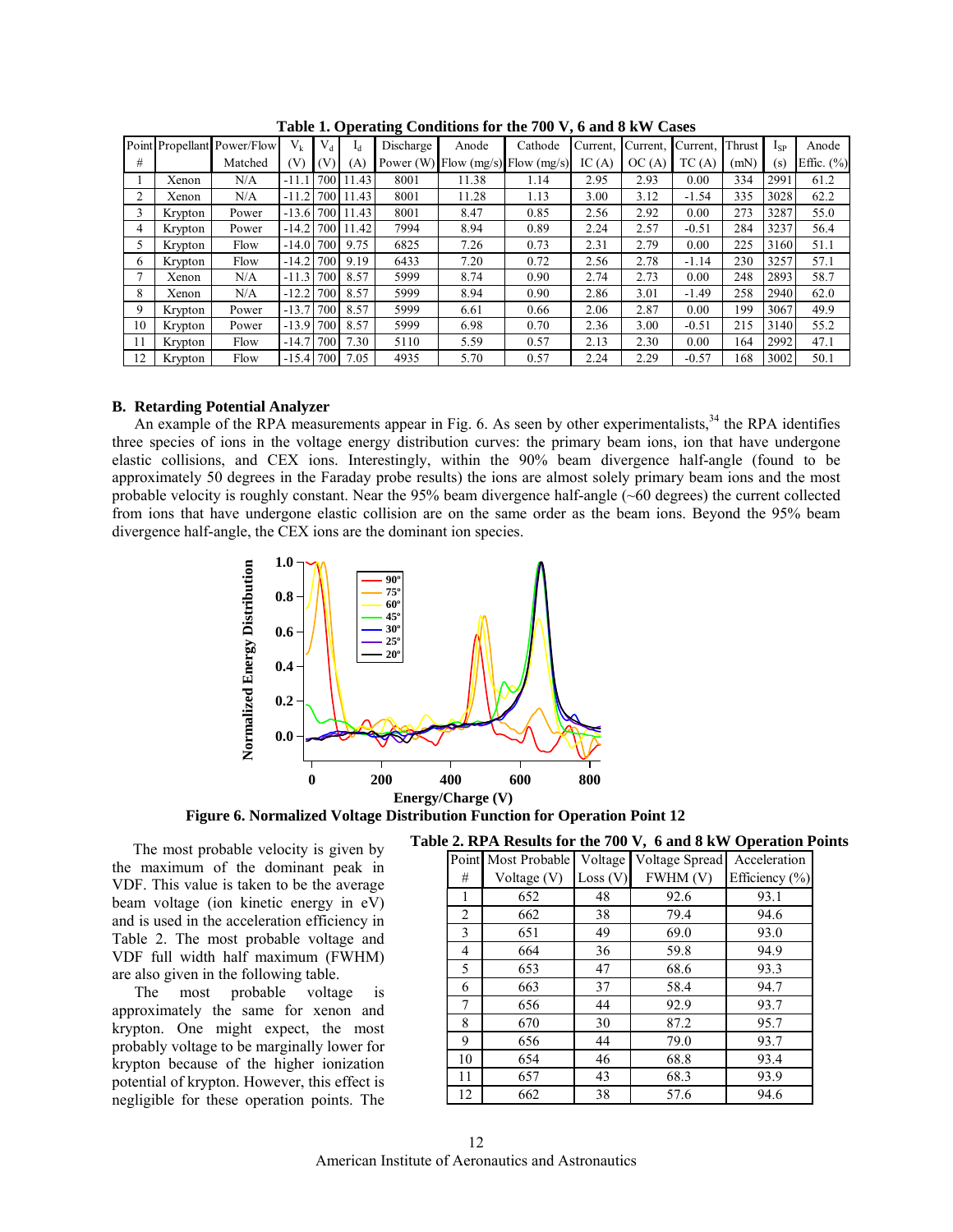trim coil does prove to increase the most probable ion voltage by around 1%. The acceleration efficiency is calculated by simply measuring the average ion velocity.

The dispersion efficiency characterizes the effect of the spread in ion velocities in the Hall thruster plume<sup>1</sup> (Eq. 33). An example of the spread in ion velocities at 30 degrees off centerline is displayed in Fig. 7. Xenon appears to have approximately a 25% larger FWHM in the VDF then krypton. This effect counteracts any voltage loss due to krypton's higher ionization potential. These results also indicate that krypton has a more narrow ionization zone than xenon. The trim coil reduces the ion velocity spread by approximately 13%. The trim coil improves the ion acceleration by improving the dispersion efficiency. Although the ion velocity spread is important, the dispersion efficiency is difficult to calculate and the average ion voltage is more simply calculated from the most probable voltage.



**Figure 7. Voltage Energy Distribution Comparison for Xenon and Krypton at 8 kW without the Trim Coil**

$$
\eta_d = \langle v_a \rangle^2 / \langle v_a^2 \rangle \tag{33}
$$

#### **C. ExB Probe**

The ExB results are shown in Table 3. Although  $Xe^{+4}$  is clearly visible in the xenon data sweeps, only as high as  $Kr<sup>+3</sup>$  could be resolved for the krypton measurements. Due to higher ionization energies, it is not surprising that krypton displays fewer multiply-charged species. Accordingly, the charge utilization is approximately 2% higher for krypton.

|                |            |                                     |                 | THEIR COMMONS TO THE TOO TO MIND INTERVIEW THAT THE CHING |                             |                   |                     |           |                   |
|----------------|------------|-------------------------------------|-----------------|-----------------------------------------------------------|-----------------------------|-------------------|---------------------|-----------|-------------------|
| Point #        | $\Omega_1$ | $\Omega_2$                          | $\Omega_3$      | $\Omega_4$                                                | $Xe^{\dagger}/Kr^{\dagger}$ | $Xe^{2+}/Kr^{2+}$ | $Xe^{3+} / Kr^{3+}$ | $Xe^{4+}$ | Charge Util. Eff. |
| 1              | 0.6268     | 0.2219                              | 0.1152          | 0.0361                                                    | 0.8832                      | 0.0954            | 0.0188              | 0.0026    | 96.02             |
| 2              |            | $0.5938 \mid 0.1793 \mid$           | 0.1612          | 0.0657                                                    | 0.8855                      | 0.0816            | 0.0279              | 0.0051    | 95.09             |
| 3              | 0.6741     |                                     | $0.2346$ 0.0913 | $\theta$                                                  | 0.8951                      | 0.0910            | 0.0139              | 0.0000    | 96.97             |
| $\overline{4}$ |            | $0.7522$   0.1818   0.0660          |                 | $\theta$                                                  | 0.9254                      | 0.0653            | 0.0093              | 0.0000    | 97.60             |
| 5              | 0.7161     |                                     | $0.2054$ 0.0785 | $\theta$                                                  | 0.9121                      | 0.0765            | 0.0114              | 0.0000    | 97.29             |
| 6              |            | $0.7478$   0.2048   0.0474          |                 | $\theta$                                                  | 0.9197                      | 0.0736            | 0.0067              | 0.0000    | 97.73             |
| 7              |            | $0.6286$   0.1956   0.1349   0.0408 |                 |                                                           | 0.8903                      | 0.0845            | 0.0222              | 0.0030    | 95.79             |
| 8              |            | $0.6565$   $0.1624$   $0.1215$      |                 | 0.0597                                                    | 0.9078                      | 0.0685            | 0.0195              | 0.0043    | 95.72             |
| 9              |            | $0.8219$   0.1257   0.0525          |                 | $\Omega$                                                  | 0.9506                      | 0.0425            | 0.0069              | 0.0000    | 98.15             |
| 10             |            | $0.8036$   0.1362   0.0602          |                 | $\theta$                                                  | 0.9451                      | 0.0468            | 0.0081              | 0.0000    | 97.96             |
| 11             |            | $0.7840$   $0.1697$   $0.0463$      |                 | $\theta$                                                  | 0.9346                      | 0.0591            | 0.0063              | 0.0000    | 97.96             |
| 12             |            | $0.7344$   $0.2171$                 | 0.0485          | $\theta$                                                  | 0.9141                      | 0.0790            | 0.0069              | 0.0000    | 97.65             |

**Table 3. ExB Results for the 700 V, 6 and 8 kW Operation Points** 

## **D. Magnetically Filtered Faraday Probe Results**

The beam current and beam divergence half-angles from the MFFP results are given in Table 4. The MFFP data are used in conjunction with ExB and RPA results to solve for the beam divergence efficiency given in Eq. 32. The ion current density for the 8 kW no Trim Coil data points are given in Fig. 8. The krypton operation points have greater beam divergence half-angles than the xenon points  $(\sim 10\%)$ . This trend is consistent with other researchers findings.<sup>6</sup> Oddly, for this set of data the trim coil does not appear to have a significant effect on beam divergence. Thruster optimization involves a large number of efficiency components. Although the trim coil is able to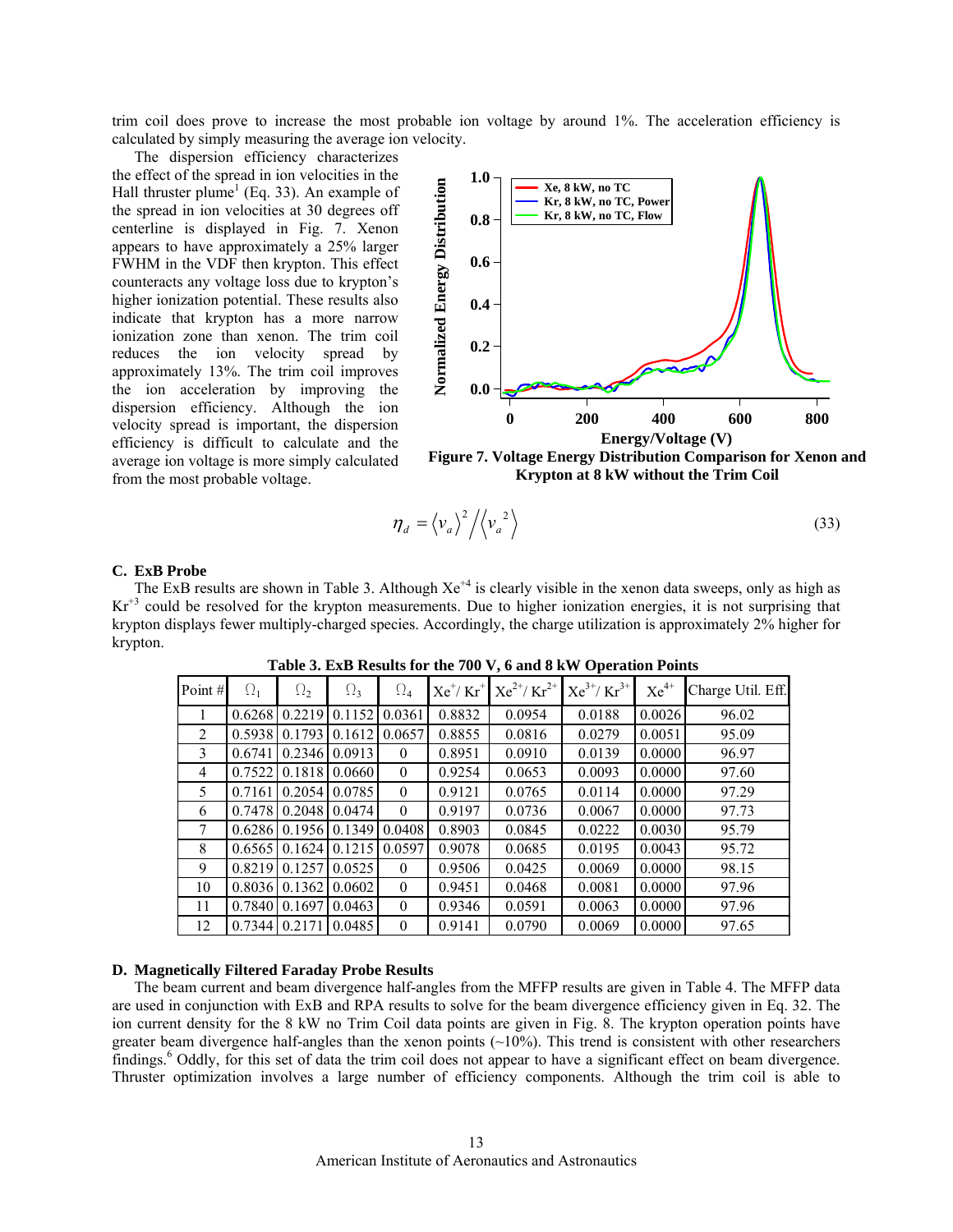significantly reduce beam divergence, the minimum beam divergence does not necessarily correspond to the point of optimized efficiency. The calculated beam divergence efficiencies are given in the following section.

| and 8 kW Operation Points |               |                |                |  |  |  |  |  |  |
|---------------------------|---------------|----------------|----------------|--|--|--|--|--|--|
| Point                     | Beam          | 95 % Beam Div. | 90 % Beam Div. |  |  |  |  |  |  |
| #                         | Current $(A)$ | (degrees)      | (degrees)      |  |  |  |  |  |  |
|                           | 9.21          | 53.0           | 42.0           |  |  |  |  |  |  |
| $\overline{c}$            | 9.33          | 54.5           | 44.5           |  |  |  |  |  |  |
| 3                         | 8.44          | 60.0           | 49.0<br>50.5   |  |  |  |  |  |  |
| 4                         | 8.87          | 60.5           |                |  |  |  |  |  |  |
| 5                         | 7.57          | 61.5           | 50.5           |  |  |  |  |  |  |
| 6                         | 7.62          | 60.5           | 50.0<br>46.0   |  |  |  |  |  |  |
| 7                         | 7.14          | 57.5           |                |  |  |  |  |  |  |
| 8                         | 7.20          | 57.5           | 47.0           |  |  |  |  |  |  |
| 9                         | 6.74          | 63.5           | 52.5           |  |  |  |  |  |  |
| 10                        | 6.79          | 61.5           | 50.5           |  |  |  |  |  |  |
| 11                        | 5.56          | 63.5           | 52.5           |  |  |  |  |  |  |
| 12                        | 5.76          | 62.5           | 51.5           |  |  |  |  |  |  |

**Table 4. Magnetically Filtered Faraday Probe Results for the 6** 



**Figure 8. Ion Current Density Comparison of the 8 kW Case without the Trim Coil** 

# **E. Efficiency Analysis: Current, Propellant and Beam Divergence Efficiency**

A complete table of the efficiencies for the 6 and 8 kW operation points is given in Table 5. The propellant utilization and beam divergence appear to be the dominant factors responsible for the efficiency gap between xenon and krypton.

**Table 5. The Complete Efficiency Analysis for Krypton and Xenon Operation Points** 

|    | Table of The Complete Emercity Analysis for Txrypton and Action Operation I only |                             |       |        |              |            |         |                                                                                                             |            |  |
|----|----------------------------------------------------------------------------------|-----------------------------|-------|--------|--------------|------------|---------|-------------------------------------------------------------------------------------------------------------|------------|--|
|    |                                                                                  | Point Propellant Power/Flow | Total | Charge | Acceleration | Divergence | Voltage | Current                                                                                                     | Propellant |  |
| #  |                                                                                  | Matched                     |       |        |              |            |         | Efficiency(%) Utilization (%) Efficiency (%) Efficiency (%) Utilization (%) Utilization (%) Utilization (%) |            |  |
|    | Xenon                                                                            | N/A                         | 61.2  | 96.0   | 93.1         | 89.2       | 83.1    | 84.3                                                                                                        | 91.1       |  |
| 2  | Xenon                                                                            | N/A                         | 62.2  | 95.1   | 94.6         | 88.8       | 84.0    | 86.2                                                                                                        | 90.3       |  |
| 3  | Krypton                                                                          | Power                       | 55.0  | 97.0   | 93.0         | 82.0       | 76.3    | 87.5                                                                                                        | 85.0       |  |
| 4  | Krypton                                                                          | Power                       | 56.4  | 97.6   | 94.9         | 80.1       | 76.0    | 88.7                                                                                                        | 85.8       |  |
| 5  | Krypton                                                                          | Flow                        | 51.1  | 97.3   | 93.3         | 80.8       | 75.4    | 83.7                                                                                                        | 83.2       |  |
| 6  | Krypton                                                                          | Flow                        | 57.1  | 97.7   | 94.7         | 80.1       | 75.8    | 89.3                                                                                                        | 86.4       |  |
| 7  | Xenon                                                                            | N/A                         | 58.7  | 95.8   | 93.7         | 86.6       | 81.2    | 84.7                                                                                                        | 89.1       |  |
| 8  | Xenon                                                                            | N/A                         | 62.0  | 95.7   | 95.7         | 85.8       | 82.1    | 87.0                                                                                                        | 90.7       |  |
| 9  | Krypton                                                                          | Power                       | 49.9  | 98.2   | 93.7         | 78.4       | 73.4    | 82.3                                                                                                        | 84.2       |  |
| 10 | Krypton                                                                          | Power                       | 55.2  | 98.0   | 93.4         | 79.9       | 74.6    | 88.8                                                                                                        | 85.1       |  |
| 11 | Krypton                                                                          | Flow                        | 47.1  | 98.0   | 93.9         | 78.3       | 73.5    | 80.4                                                                                                        | 81.3       |  |
| 12 | Krypton                                                                          | Flow                        | 50.1  | 97.6   | 94.6         | 78.9       | 74.6    | 86.1                                                                                                        | 80.0       |  |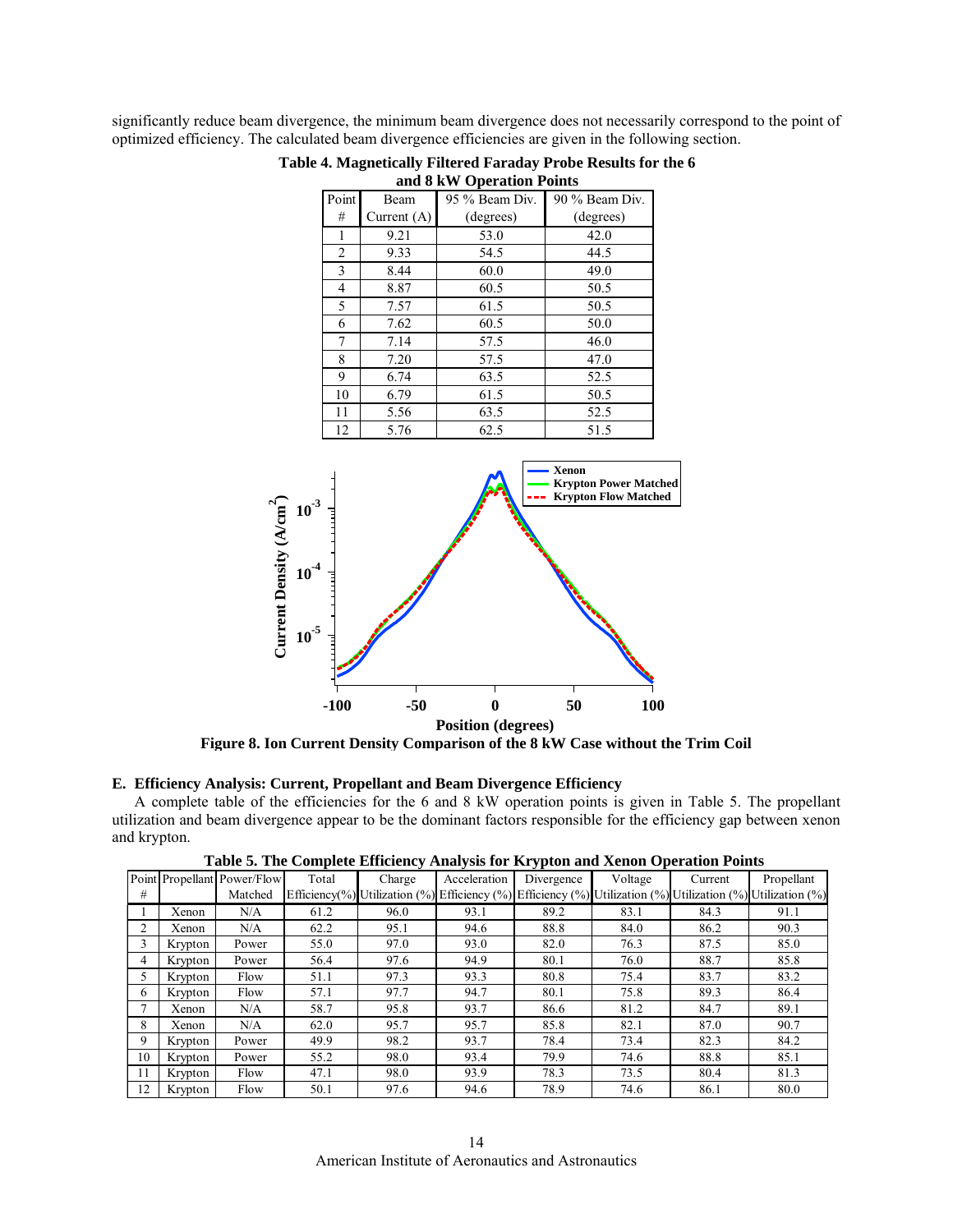The beam divergence efficiency is between 78% and 89% for the listed operation points. Xenon has a beam divergence efficiency about 8% larger than the krypton points. This divergence is a significant contributor to the krypton efficiency gap and results in a voltage utilization efficiency that is about 8% larger for xenon.

The propellant utilization for xenon is approximately 90% and between 80% and 85% for krypton. The trim coil appears to have very little effect on propellant utilization. The high krypton efficiency results from the NASA-457M<sup>8,9</sup> experiments are connected to propellant utilization optimization. The NASA-457M has a large discharge channel that increases krypton residence time and hence the probability of ionization.

Current utilization is approximately the same for the krypton and xenon points. However, the trim coil appears to improve the electron dynamics inside the Hall thruster, which can be seen in the current utilization. The current utilization is between 80% and 89% for these operation points. The current utilization is improved by 1 to 6.5% when the trim coil is in use. This improved current utilization can be explained by the magnetic mirroring effect that theoretically is focusing the electrons toward the center of the discharge channel. This effect would reduce electron wall collisions and near-wall conductivity.<sup>2,35</sup>

Several trends can be observed from the tabulated data as anode flow rate is increased. As anode flow rate increases, several performance components are improved. These components include: anode efficiency, propellant utilization, current utilization, and beam divergence. Charge utilization is decreased slightly by increased anode flow rate. The acceleration efficiency is not strongly affected.

The anode efficiency is given in Fig. 9. As the anode flow is increased 50 sccm, krypton anode efficiency increases by almost 8%. Xenon is largely unaffected. The finer points of this efficiency improvement are captured in the propellant utilization, charge utilization, and beam divergence efficiency.

Propellant utilization efficiency versus anode flow rate is given in Fig. 10. Propellant utilization is increased by almost 7% as anode flow rate increases and plateaus around 86%. This finding is not surprising since a larger anode flow rate will increase the neutral number density and concurrently the rate of ionizing collisions. Xenon propellant utilization is approximately constant (~90%) for all flow rates. The xenon propellant utilization is already maximized and nothing is gained by increased anode flow rate. Following



**Figure 9. Anode Efficiency versus Anode Flow Rate** 

the same lines of thought, this explains the slight decrease in the charge utilization efficiency with increased anode flow rate. This result is due to the larger neutral number density resulting in more ionizing collisions and therefore more multiply-charged species.



American Institute of Aeronautics and Astronautics 15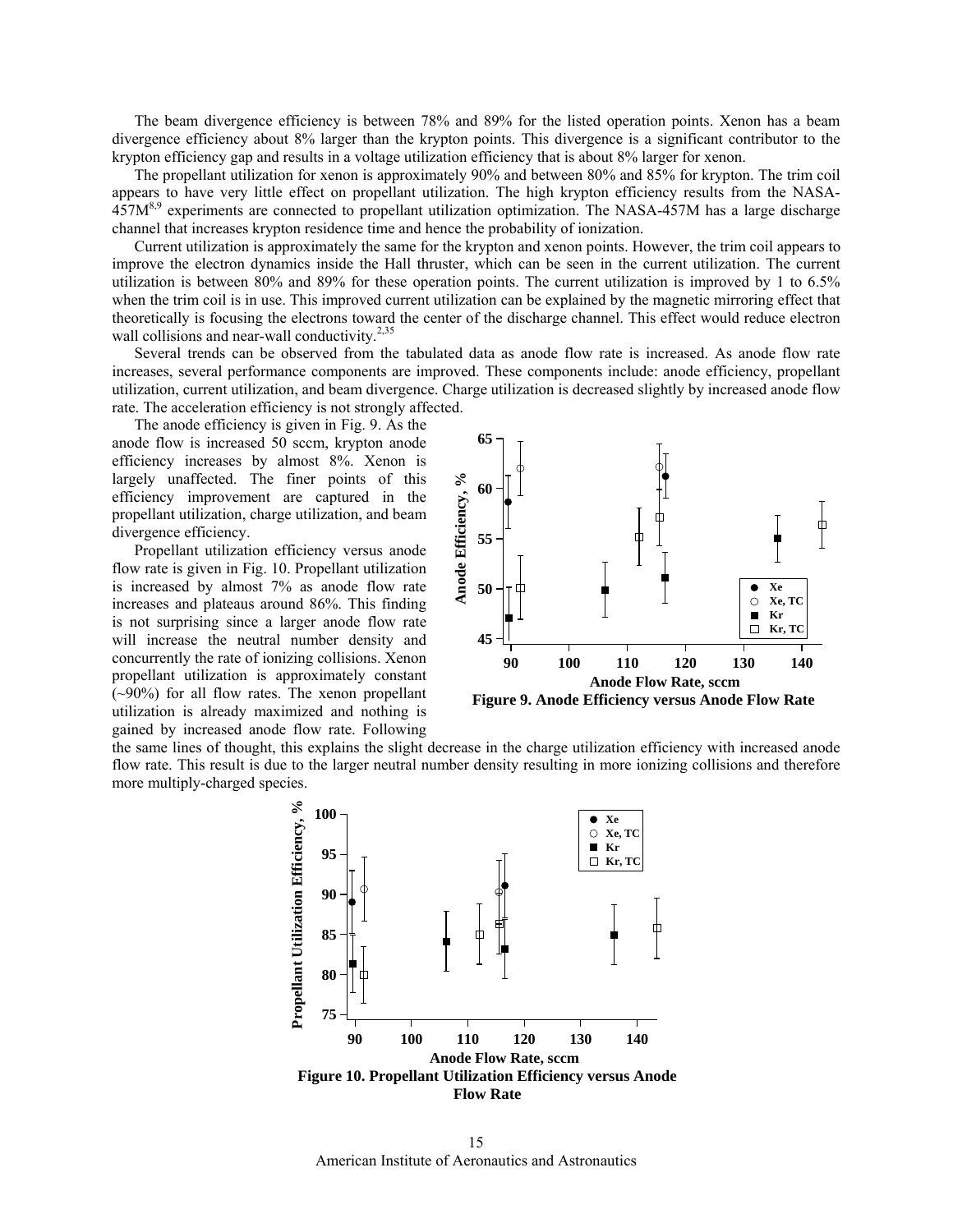Current utilization efficiency is shown in Fig. 11. For krypton, the current utilization efficiency increases by almost 9%. For the trim coil case, current utilization appears to plateau around 90% as flow rate increases. This result may seem counter-intuitive since the increasing neutral and plasma density should result in more electronparticle collisions, which should increase the electron cross-field mobility. However, as flow rate increases, ion production increases, which in tern increases the beam current. The results may suggest that the dominant mode of axial electron transport is near-wall conductivity. This behavior is probably tied to the magnetic field and the electron dynamics at different magnetic settings. The reason for the improved current utilization is not clear although the limiting current utilization behavior seen in the krypton trim coil case suggests that there are competing factors at work. Xenon again is largely unaffected by the increased flow rate.

Beam divergence (Fig. 12) is shown to improve slightly for both propellants as anode flow rate is increased. The beam divergence is improved by about 3 and 4% for xenon and krypton, respectively. A possible explanation is that as anode flow rate increases, the ionization rate increases and the ionization zone moves upstream. As the ionization zone is moved farther upstream, ions are able to begin their acceleration earlier in the acceleration zone and the divergence is decreased.





# **V. Conclusions**

An efficiency analysis comparing high voltage xenon and krypton operation has been successfully conducted. There are a number of efficiency parameters that have been isolated and pinpointed as the causes of the efficiency differences between the two propellants. There have also been a number of trends connected to trim coil operation. The trends are listed below.

# **A. Trim Coil Effects**

-The trim coil proves to have little effect on ionization processes.

-The trim coil greatly improves the electron dynamics and voltage utilization.

-Improves the anode efficiency by 1 to 6%

-Improves average acceleration voltage  $(\sim 1\%)$ .

-Improves the ion velocity dispersion efficiency. The trim coil decreases the FWHM of the VDF by 13%.

-Oddly, the trim coil has little effect on beam divergence efficiency.

-The trim coil has little effect on species fractions and propellant utilization efficiency.

-Current utilization efficiency improves by 1 to 6.5%. The improvement is believed to be connected to the magnetic mirroring effect reducing electron-wall collisions and hence near-wall conductivity.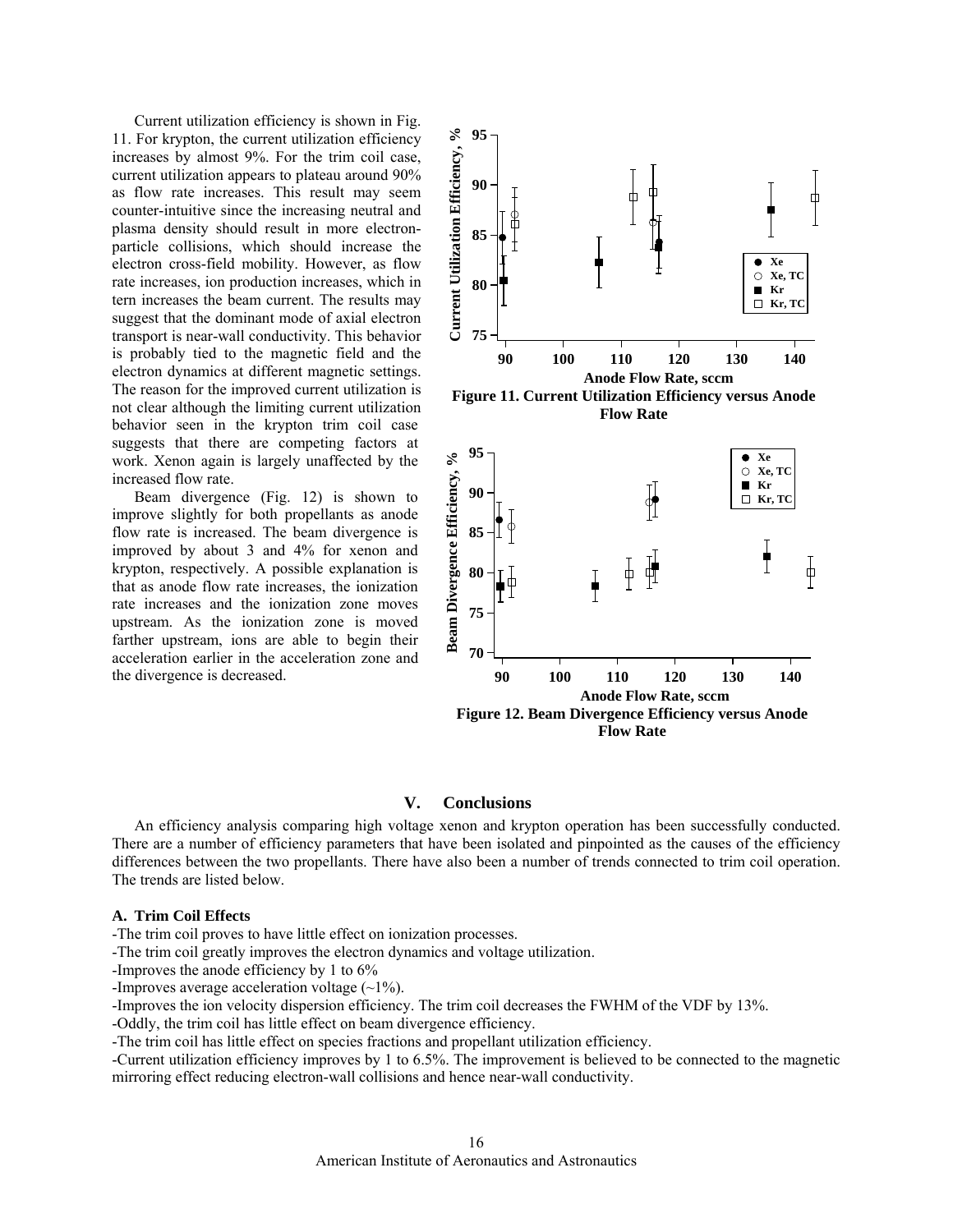# **B. Krypton/Xenon Differences**

-Total anode efficiency is about 5 to 15% better for xenon.

-Krypton has better dispersion efficiency (the FWHM is 25% higher for xenon) and therefore may have a smaller ionization zone than xenon.

-Both propellants have the same average ion voltage, resulting in approximately the same acceleration utilization.

-The beam divergence efficiency is better for xenon (8%) and consequently, the voltage utilization is about 8% better for xenon.

-Krypton has a better charge utilization efficiency (2%)

-Both propellants have about the same current utilization efficiency.

-Propellant utilization is about 5 to 10% better for xenon. Propellant utilization reaches a maximum of approximately 90% and 86% for xenon and krypton respectively.

# **C. Anode Flow Rate Effects**

-Increased anode flow rate improves krypton's anode efficiency by almost 8%.

-The increased anode flow rate increases the ionization rate. The increased ionization rate improves propellant utilization and to a lesser degree hurts charge utilization efficiency.

-Increased anode flow rate is shown to improve current utilization efficiency.

-Beam divergence is also slightly improved with increased anode flow rate. The higher number density may move the ionization zone upstream and allows ions to start accelerating earlier in the acceleration zone, which reduces the divergence.

## **D. Suggestion for Krypton Design Improvements and Future work**

Several things can be done to improve the performance of krypton. A longer discharge channel will lead to longer propellant residence times, which will improve the propellant utilization. Higher discharge voltages will increase electron temperatures and ionization collision cross sections, which will increase the probability of an ionizing electron-atom collision. High anode flow rates will also increase the collision rate, which can further increase the propellant utilization.

There should be a focus on improving understanding of krypton's large divergence angle. This is probably related to the internal plasma potential structure and the magnetic field. Future work should focus on the studying the internal potential structure and better understanding the optimum magnetic field structure for krypton propellant.

#### **Acknowledgments**

We would like to thank the Association Francois-Xavier Bagnoud for their financial support during Mr. Jesse Linnell's graduate studies and NASA Glenn Research Center for financial support through research grant NCC04GA38G (grant monitor Mr. David Jacobson) and for use of government furnished equipment. We also thank Mr. Joshua L. Rovey for his assistance with data acquisition. Thanks finally goes to Dr. James Haas of the Air Force Research Laboratory, Edwards Air Force Base, CA for designing PEPL's RPA.

<sup>1</sup>Kim, V., "Main Physical Features and Processes Determining the Performance of Stationary Plasma Thrusters," Journal of Propulsion and Power, Vol. 14, No. 5, pp. 736-746, September-October 1998. 2

Zhurin, V. V., Kaufman, H. R., Robinson, R. S., "Physics of Closed Drift Thrusters," Plasma Sources Science and Technology, Vol. 8, No. 1, pp. R1-R20, February 1999. 3

Marrese, C., Haas, J. M., Domonkos, M. T., Gallimore, A. D., Tverdokhlebov, S., Garner, C. E., "The D-100 Performance and Plume Characterization of Krypton," *32nd AIAA/ASME/SAE/ASEE Joint Propulsion Conference*, AIAA-96-2969, Lake Buena Vista, FL, July 1-3, 1996. 4

<sup>4</sup>Kim, V., Popov, G., Kozlov, V., Skrylnikov, A., Grdlichko, D., "Investigation of SPT Performance and Particularities of its Operation with Krypton and Xenon Mixtures," *27th International Electric Propulsion Conference*, 065, Pasadena, CA, October, 2001. 5

Semenkin, A. V., Gorshkov, G. O., "Study of Anode Layer Thruster Operation with Gas Mixtures," *24th International Electric Propulsion Conference*, September 1995.

<sup>6</sup>Bugrova, A. I., Lipatov, A. S., Morozov, A. I., Solomatina, L. V., "Global Characteristics of an ATON Stationary Plasma Thruster Operating with Krypton and Xenon," Plasma Physics Reports, Vol. 28, No. 12, pp. 1032-1037, 2002. 7

Bugrova, A. I., Lipatov, A. S., Morozov, A. I., Churbanov, D. V., "On a Similarity Criterion for Plasma Accelerators of the Stationary Plasma Thruster Type," Technical Physics Letters, Vol. 28, No. 10, pp. 821-823, October 2002.

Manzella, D. H., Jankovsky, R., Hofer, R. R., "Laboratory Model 50 kW Hall Thruster," *38th Joint Propulsion Conference*, Indianapolis, IN., July 7-10, 2002.